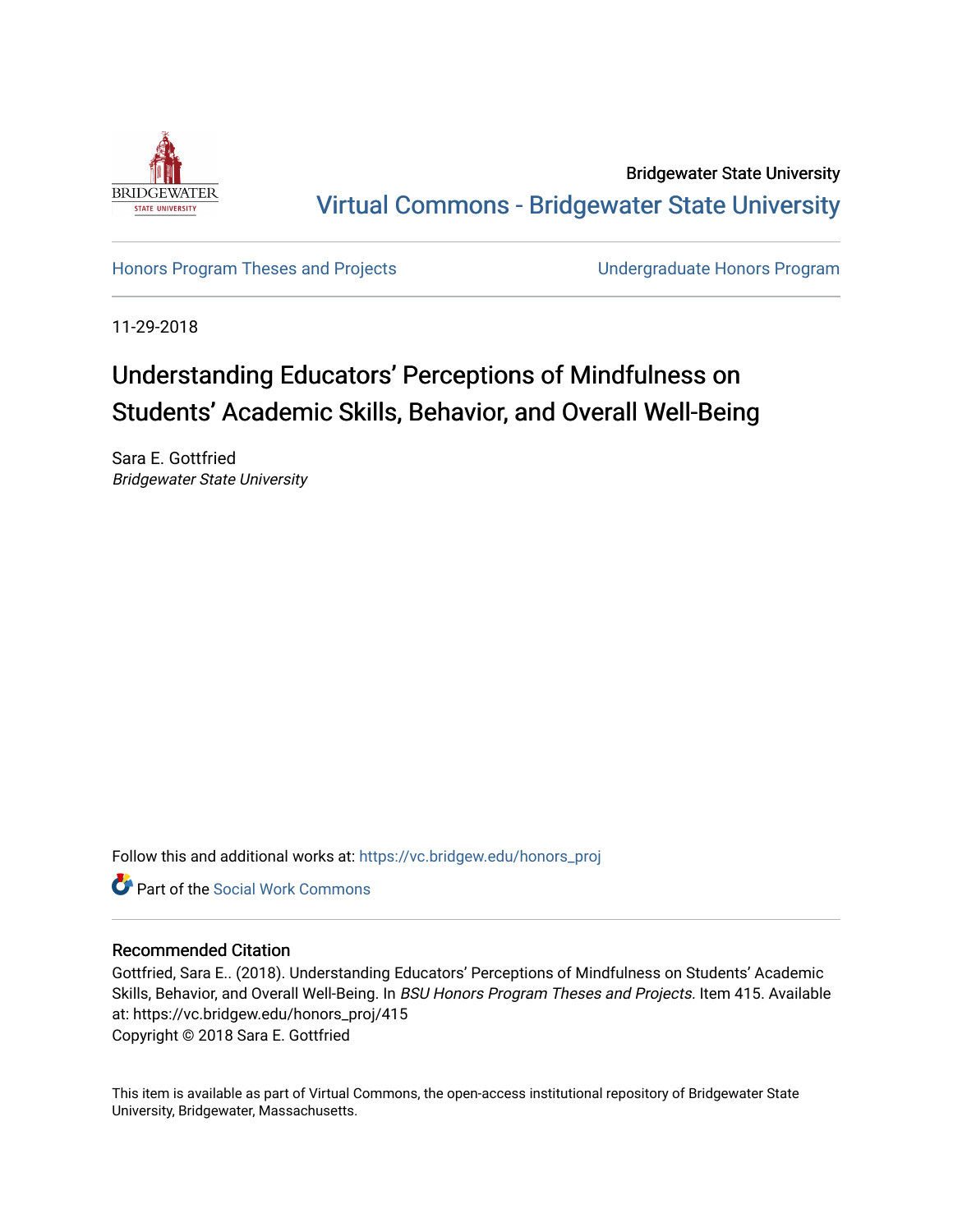# Understanding Educators' Perceptions of Mindfulness on Students' Academic Skills, Behavior, and Overall Well-Being

Sara E. Gottfried

Submitted in Partial Completion of the Requirements for Departmental Honors in Social Work

Bridgewater State University

November 29, 2018

Dr. Denise Howley, Thesis Advisor Dr. Kathy Bailey, Committee Member Dr. Pam Szczygiel, Committee Member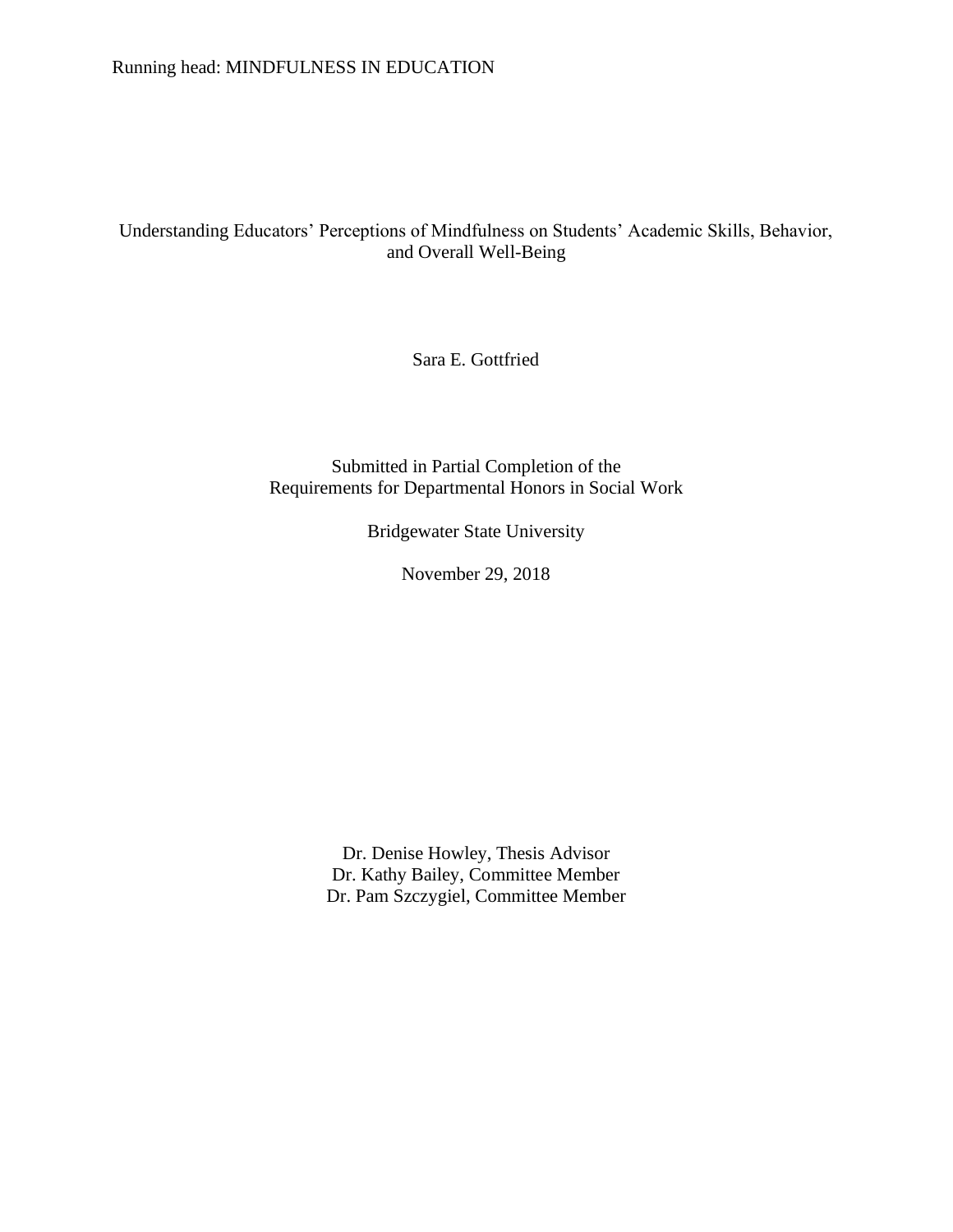| <b>Literature Review</b>                                                                                                                                                                                                     | 5                          |
|------------------------------------------------------------------------------------------------------------------------------------------------------------------------------------------------------------------------------|----------------------------|
| Methodology                                                                                                                                                                                                                  | 9                          |
| <b>Results</b><br>Theme 1: Implementation Models<br>Theme 2: When Mindfulness Was Integrated In the Classroom<br>Theme 3: Types of Mindfulness Practices<br>Theme 4: Effectiveness of Mindfulness on a Broad Student Climate | 13<br>14<br>17<br>20<br>22 |
|                                                                                                                                                                                                                              |                            |
|                                                                                                                                                                                                                              |                            |
|                                                                                                                                                                                                                              |                            |
|                                                                                                                                                                                                                              |                            |

# **Table of Contents**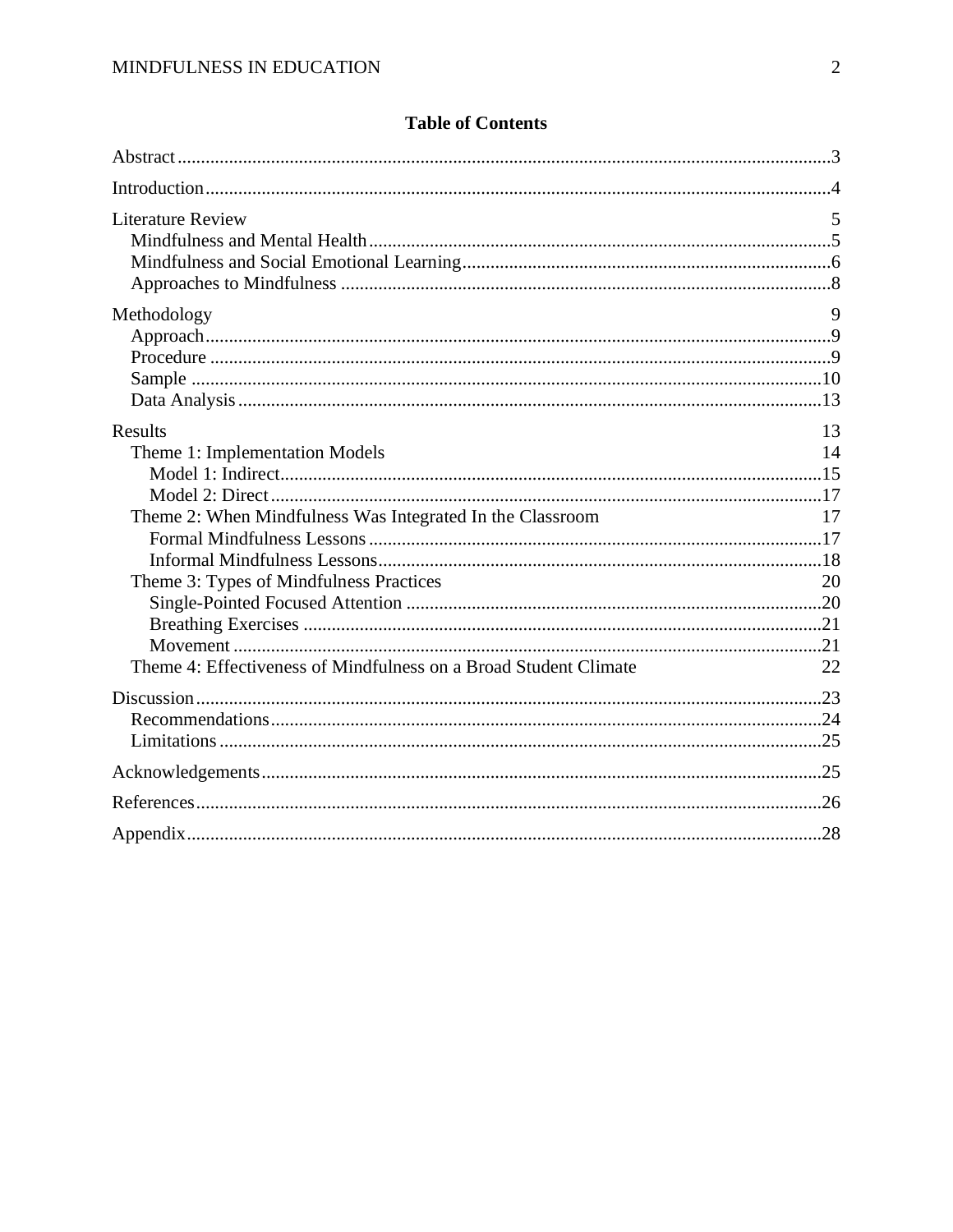#### **Abstract**

Research indicates that academic performance and social and emotional well-being are fundamentally interrelated (Schonert-Reichl, Oberle, Lawlor, Abbott, Thomson, Oberlander, & Diamond, 2015). Given that 13-20% of children in the United States experience social and emotional challenges, schools are required to attend to the social, emotional, and behavioral needs of students (Maynard, Solis, Miller, & Brendel, 2017). However, students are often unequipped with the skills to effectively cope with stress and resort to behaviors that cause emotional, mental, and physical suffering, all of which thwart the learning process (Schonert-Reichl et al., 2015). Schools warrant interventions that support the whole student, given the increase in mental health statistics (Meiklejohn, Phillips, Freedman, Griffin, Biegel, Roach, Frank, Burke, Pinger, Soloway, Isberg, Sibinga, Grossman, & Saltzman, 2012).

Given that the stakes for student success and well-being are high, many schools have integrated mindfulness practices within classrooms. This study sought to understand the efficacy of mindfulness programs in the K-12 education setting, specifically educators' perceptions of mindfulness on students' academic skills, behavior, and well-being. This qualitative study involved semi-structured interviews with ten participants from schools in Massachusetts and Rhode Island. The findings indicate that mindfulness is successful when applied both indirectly and directly, is adaptable within class structures and transitional periods, is practiced using a variety of techniques, and supports a diverse student climate. However, while there is little to no data to support the effects of mindfulness on academics, this study does suggest that mindfulness can be an effective means of supporting students' behavior and well-being. Further research measuring the effects of mindfulness on academic skills is needed.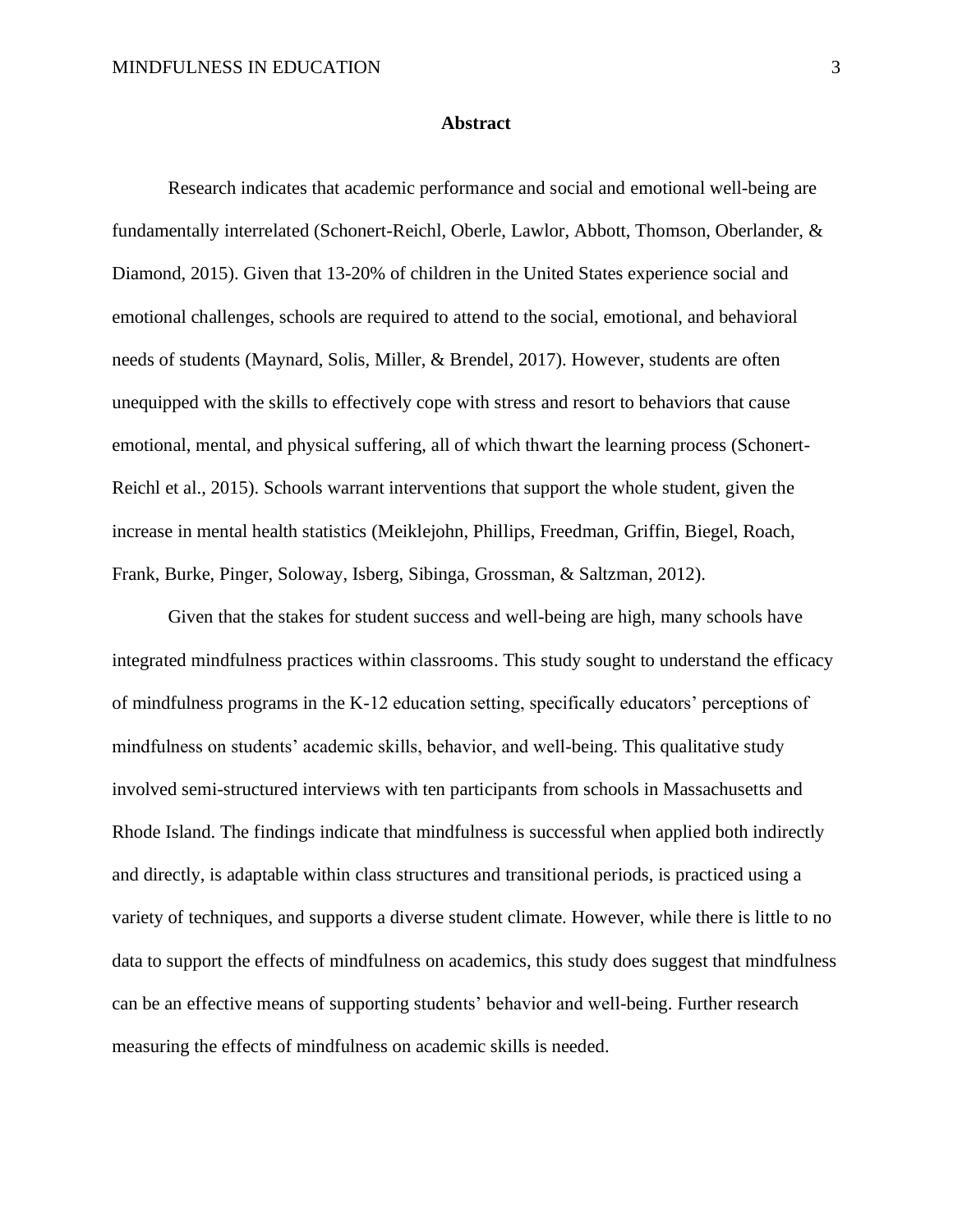#### **Introduction**

Mindfulness is a broad concept rooted in Buddhist tradition and was proposed for therapeutic purposes by Jon Kabat-Zinn in the 1970s. Kabat-Zinn defined mindfulness as an open and receptive awareness to present reality and the ability for "self-endorsed behavioral regulation" (Brown & Ryan, 2003, p. 823). Mindfulness includes the concepts of self-regulation, directing attention to internal or external stimuli, awareness of thought processes, and adopting a non-judgmental attitude (Hart, Ivtzan, & Hart, 2013). Originally practiced through seated meditation and yoga, Kabat-Zinn introduced mindfulness in clinical research through Mindfulness-Based Stress Reduction (Zenner, Kernleben-Kurz, & Walach, 2014). Mindfulness is unique in that it is a learned coping skill on the behalf of the practitioner, which inevitably has a therapeutic effect. In other words, it is a coping strategy that truly only requires a practitioner who is willing to learn (Renshaw & Cook, 2017).

Mindfulness based interventions (MBIs) within the K-12 educational setting have been seen as effective (Eklund, O'Malley, & Meyer, 2017). Mindfulness within the elementary school setting is preferred because it is during the childhood years that children develop personalities, behaviors, and competencies that "consolidate into forms that persist into adolescence and adulthood" (Schonert-Reichl et al., 2015, p. 2). Because of the significant amount of time students spend at school and the challenges that the school setting creates, the need for mindfulness within the school setting is seen as necessary (Schonert-Reichl et al., 2015). Mindfulness improves students' social-emotional and behavioral learning skills, which helps to alleviate stress and anxiety (Eklund, O'Malley, & Meyer, 2017). The onset of mental illness occurs as early as age seven (Stagman & Cooper, 2010). During a typical school year, children with mental health disorders miss as many as  $18-22$  days of school (Stagman & Cooper, 2010).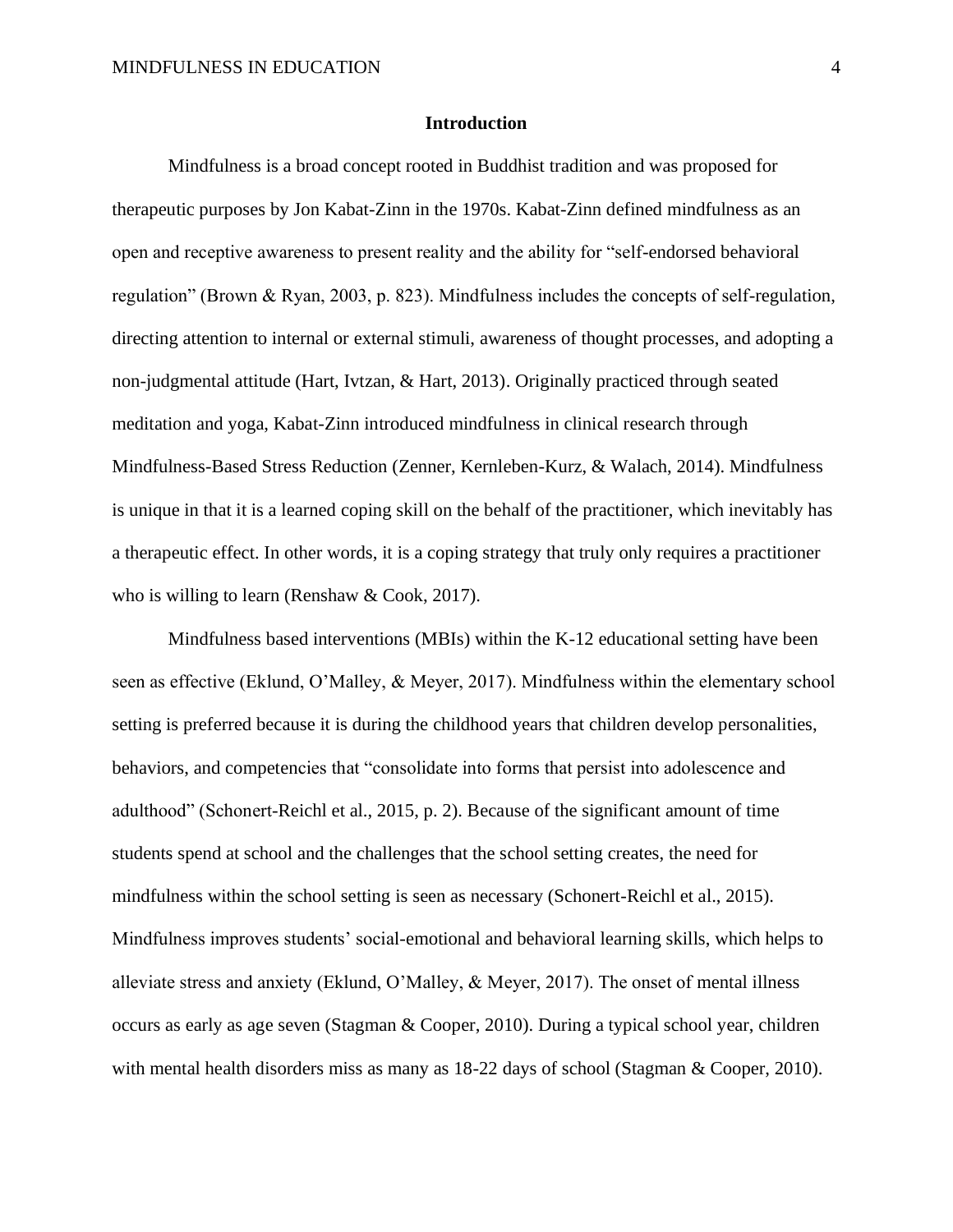### **Literature Review**

# **Mindfulness and Mental Health**

Students today face a myriad of mental health challenges. Among children, anxiety accounts for 31.9% of psychiatric disorders (Merikangas, Hep, Burstein, Swanson, Avenevoli, Cui, Benejet, Georgiades, & Swendsen, 2010). Anxiety is characterized by a narrow focus of attention on thoughts in addition to a future-oriented disposition "about *potential* threats of harm, [which] can predispose an individual to a lack of awareness of what is actually happening in the present moment" (Treadway & Lazar, 2009, p. 198). The brain is easily hijacked by thoughts and therefore the child is unable to engage in the present moment. The stress stimulated from the school environment further increases students' anxiety and contributes to the 46,000 children committing suicide every year (Merikangas et al., 2010). And because specialists, such as therapists and psychiatrists, are in short supply but in high demand, many children are left untreated or given inadequate treatment, which further thwarts their success, both in and outside of the classroom.

Therefore, it must be understood that the school setting is not only a place for learning academics but can also be a source for learning tools to combat psychiatric disorders. Because MBIs reduce stress and depression symptoms in children and increase social skills and wellbeing, integrating mindfulness in schools is an approach to overcome these challenges (Eklund, O'Malley, & Meyer, 2017). Although the scientific evidence of the role that mindfulness plays in decreases anxiety in children is in its infancy, mindfulness is promising. Mindfulness interventions teach students how to shift their attention to the present moment and rather than be "immersed in the drama of [their] personal narrative or life story, [students] are able to stand back and simply witness it" (Treadway & Lazar, 2009, p. 201).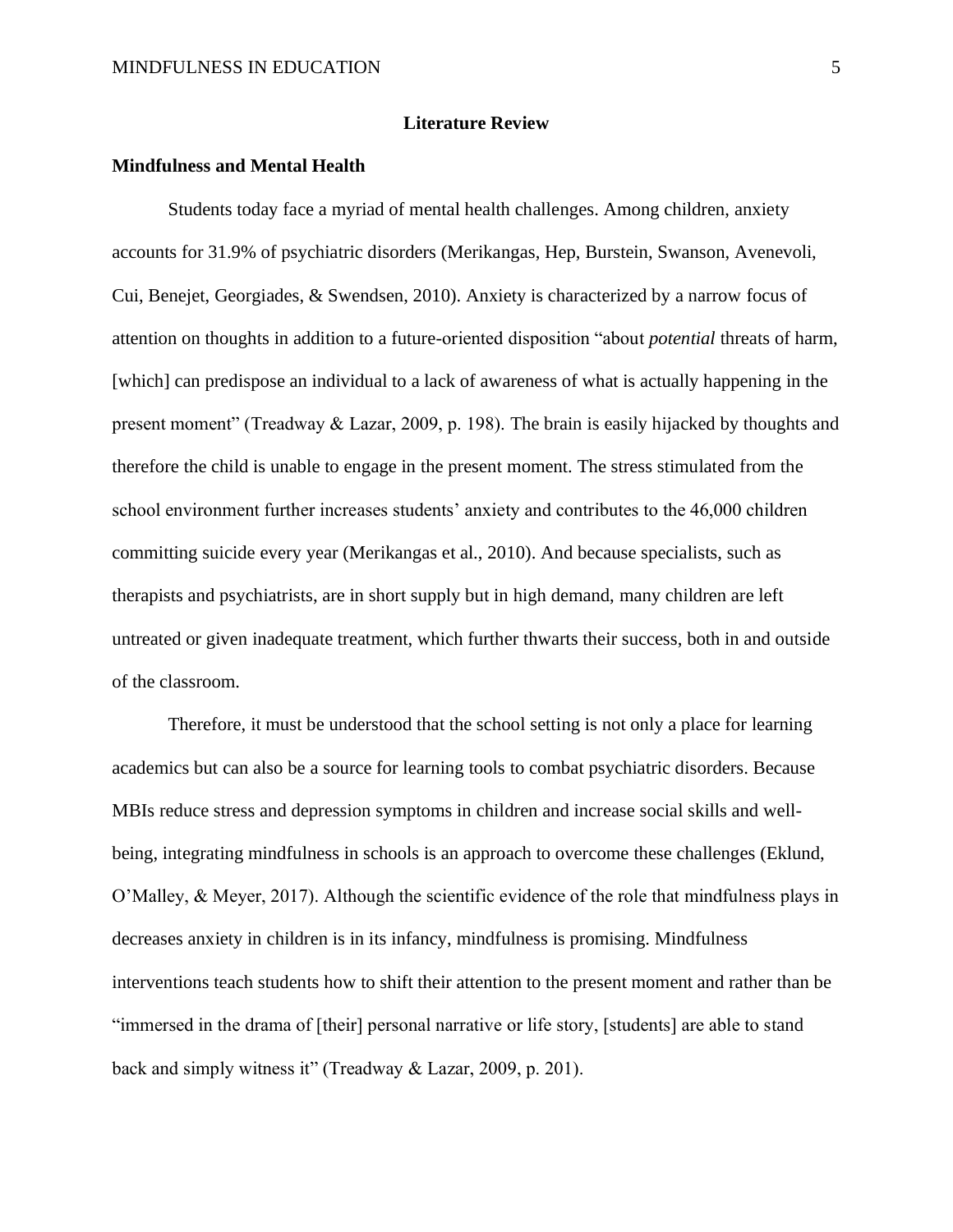# **Mindfulness and Social Emotional Learning**

Social emotional learning (SEL) is a concept that has recently been integrated into many school systems. SEL, as described by the Collaborative for Academic, Social, and Emotional Learning (CASEL), is defined as the "process through which children and adults acquire and effectively apply the knowledge, attitudes, and skills necessary to understand and manage emotions, set and achieve positive goals, feel and show empathy for others, establish and maintain positive relationships, and make responsible decisions" (CASEL, 2018). Social and emotional difficulties often impede upon student's academic success (Lawlor, 2016, p. 67). However, SEL has been "referred to as the 'missing piece' for the reason that it embodies a part of education that is inextricably linked to school success" (Lawlor, 2016, p. 67). Evidence has shown that social and emotional factors such as, emotion regulation, self-management, relationship skills, and decision-making skills are directly and indirectly related to academic success. In integrating social and emotional skills through mindfulness practices in the classroom, students will be able to develop greater impulse control, better concentration, and focused attention in school, all of which will improve academic performance (Maynard, Solis, Miller, & Brendel, 2017, p. 13).

CASEL has outlined five core competencies that go along with SEL. The core competencies are described in Figure 1 below.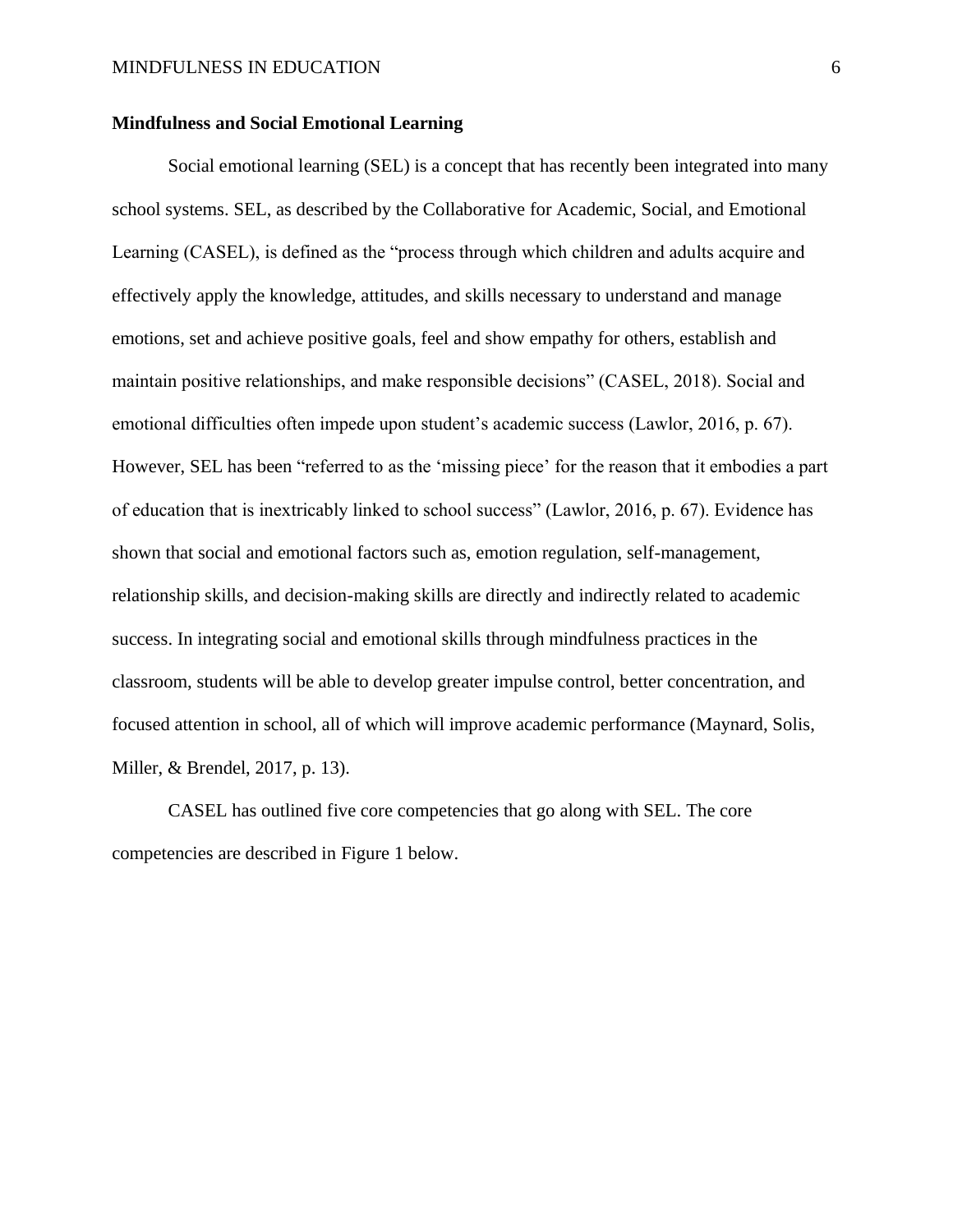# **Figure 1: Competencies, Skills, and Connection to Mindfulness in the Classroom**

| Self-Awareness                     | • Skills: Recognize feelings and thoughts and their influence on behaviors<br>• Mindfulness Connection: Breath Work - "Skill development in breath<br>control can help [students] learn how to voluntarily shiftand move<br>themselves into the relaxation response" (Cook-Cottone, 2017, p. 52).                                                   |
|------------------------------------|-----------------------------------------------------------------------------------------------------------------------------------------------------------------------------------------------------------------------------------------------------------------------------------------------------------------------------------------------------|
| Self-Management                    | • Skills: Regulate emotions, thoughts, and behaviors<br>• Mindfulness Connection: Yoga Poses and Body Scans - "Experiencing<br>body sensations as they arise and pass awayhelps us to untangleour<br>immediate experience from out stories about the experience" (Cook-Cottone,<br>2017, p. 53).                                                    |
| <b>Social Awareness</b>            | • Ability to empathize and have respect for others<br>• Mindfulness Connection: Loving Kindness Meditation - "It is beleived that<br>the practices of mindfulness help students develop compassion for self<br>toward others" (Cook-Cottone, 2017, p. 58).                                                                                          |
| <b>Relationship Skills</b>         | • Skills: Establish and maintain relationships<br>•Mindfulness Connection: Developing Compassion - "Mindfulness and yoga<br>practices give students many opportunities to experience errors and failure,<br>engage in compassion and self-compassion, and get back to good effort"<br>(Cook-Cottone, 2017, p. 58).                                  |
| <b>Responsible Decision Making</b> | • Skills: Make constructive choices about behavior and solve problems<br>• Mindfulness Connection: Yoga Poses - Asking students questions such as,<br>"What am I noticing in my body? These questions can help guide behavior.<br>For example, Am I reacting to the present moment or a story I am telling<br>myself?" (Cook-Cottone, 2017, p. 55). |

*Note.* <sup>1</sup>The skills listed are from the Collaborative for Academic, Social, and Emotional Learning (CASEL).

Essentially, mindfulness and social emotional learning are interrelated. SEL "works from the outside-in – and [mindfulness] works from the inside-out. When the two come together in the mind of a student, the effect can be powerful" (Lantieri & Zakrzewski, 2015, p. 1). SEL focuses on teaching skills, in which the teacher introduces a new skill and practices with the students and then moves on to the next skill. However, mindfulness focuses on teaching students to identify how their internal emotions, feelings, and body sensations may impact their behaviors, stress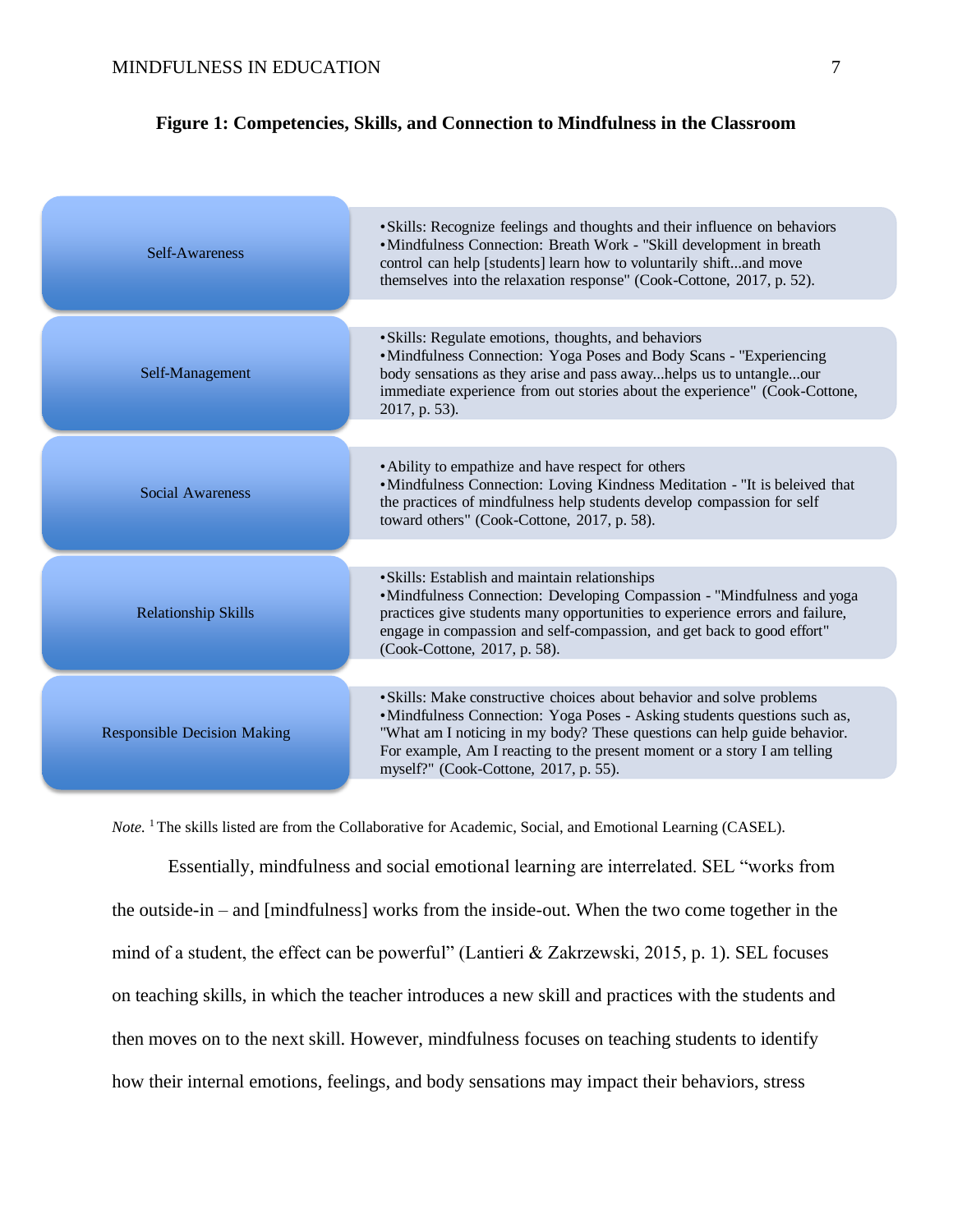levels, and overall ability to succeed (Lantieri & Sakrzewski, 2015). Mindfulness helps students to connect their inner and outer experiences to see how the two affect one another. In essence, mindfulness teaches students skills to embrace the present moment so that they can become more aware of their own feelings, emotions, behaviors, relationships, and make better decisions, all of which are skills within the five core competencies as outlined by CASEL.

## **Approaches to Mindfulness**

Mindfulness is often incorporated into the school setting in a variety of ways. Indirectly, mindfulness is learned through the educator. In doing so, the teacher develops a personal mindfulness practice and embodies mindfulness ideals throughout the day. The purpose of this approach is to acknowledge, "beyond just conveying course material, teachers are supposed to provide a nurturing environment...coach students through conflicts, and be exemplars of emotional regulation" (Meiklejohn et al., 2012, p. 3). This indirect approach is twofold- 1) If teachers use mindfulness in their own lives, including teaching, children will learn about mindfulness practices indirectly and 2) Teachers will be more effective as individuals. However, mindfulness can also be taught directly, in which students are taught mindfulness techniques and practices in the classroom. Mindfulness taught in this way promotes sensory awareness, cognitive control, emotional regulation, acceptance of thoughts and feelings, and the ability to regulate attention (Jones, 2011). When mindfulness is integrated in this direct approach, mindfulness becomes a branch of the social-emotional learning curriculum in schools and facilitates goals of relationship building, social awareness, and reasonable decision-making skills (Klingbeil, Renshaw, Willenbring, Copek, Chan, Haddock, Yassine, & Clifton, 2017). The last approach is a combination of direct and indirect practices, where teachers and students are simultaneously taught mindfulness practices.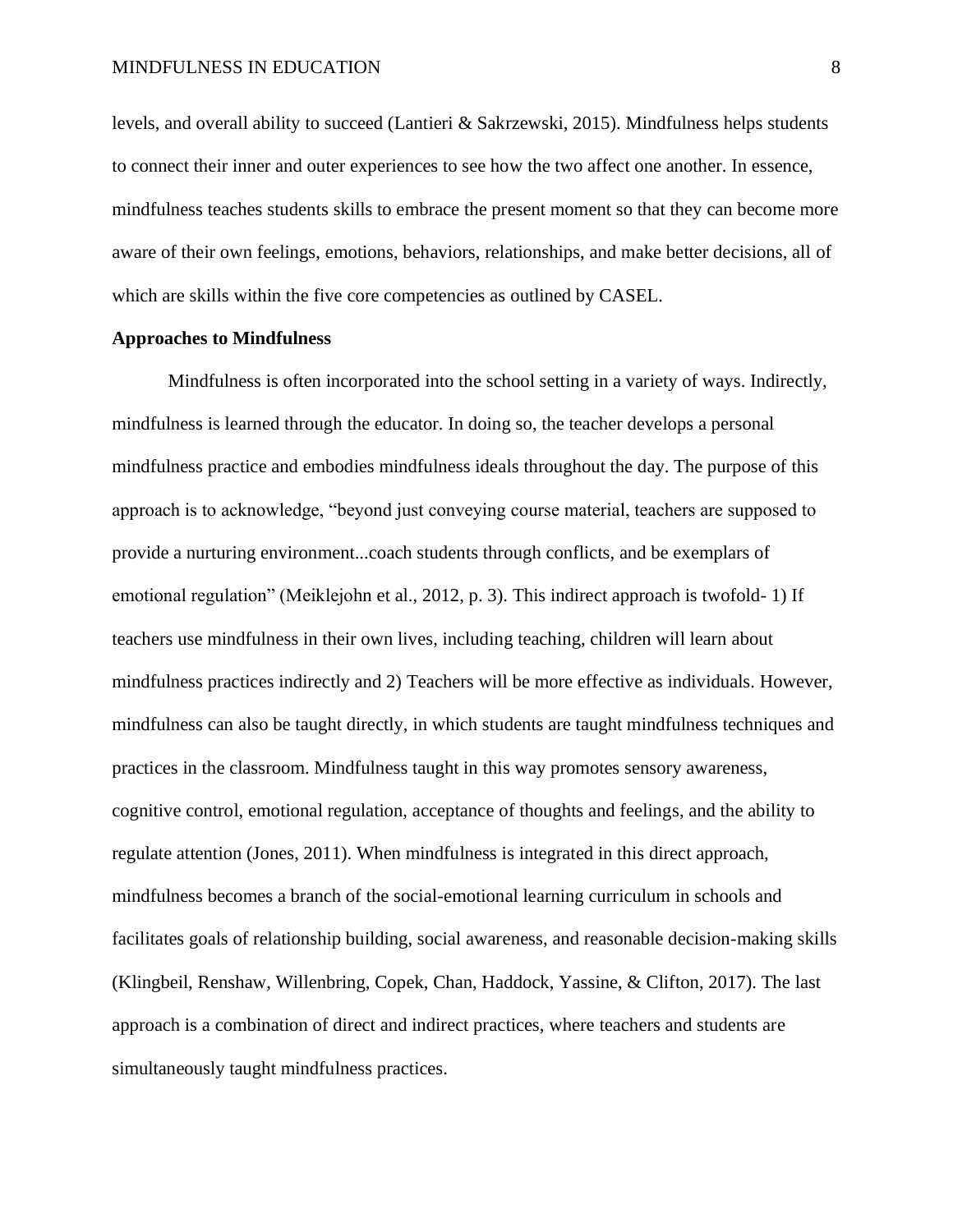Mindfulness-based programs have been implemented in a variety of elementary educational settings and have been seen as just as effective as in clinical settings (Renshaw & Cook, 2017). Observed across a variety of parameters including academic achievement, emotional regulation, physical health, and social competence, mindfulness has promising evidence (Renshaw & Cook, 2017). There are a number of elementary schools throughout Massachusetts and Rhode Island that have integrated and adapted mindfulness practices into the classrooms to serve a diverse range of student academic and social-emotional learning climates.

The purpose of this research is to understand the effectiveness of mindfulness in the K-12 education setting, specifically, educators' perceptions of students' academic skills, behavior, and overall well-being. The thesis builds upon this topic's newly researched field by outlining the methods used in conducting the study, discussing findings and their implications, and acknowledging the limitations of the research.

#### **Methodology**

## **Approach**

This qualitative study was guided by grounded theory. Grounded theory "does not refer to any particular level of *theory*, but to theory that is inductively developed during a study" (Maxwell, 2013, p. 49). According to Maxwell (2013), grounded theory is valuable in that the theory is developed, or grounded, in the data itself. Rather than simply testing a preexisting theory against empirical data, theories and conclusions made throughout the research study were determined based on the collected data itself.

#### **Procedure**

In order to answer the central research goal of understanding educators' perceptions of students' academic skills, behavior, and overall well-being when integrating mindfulness into the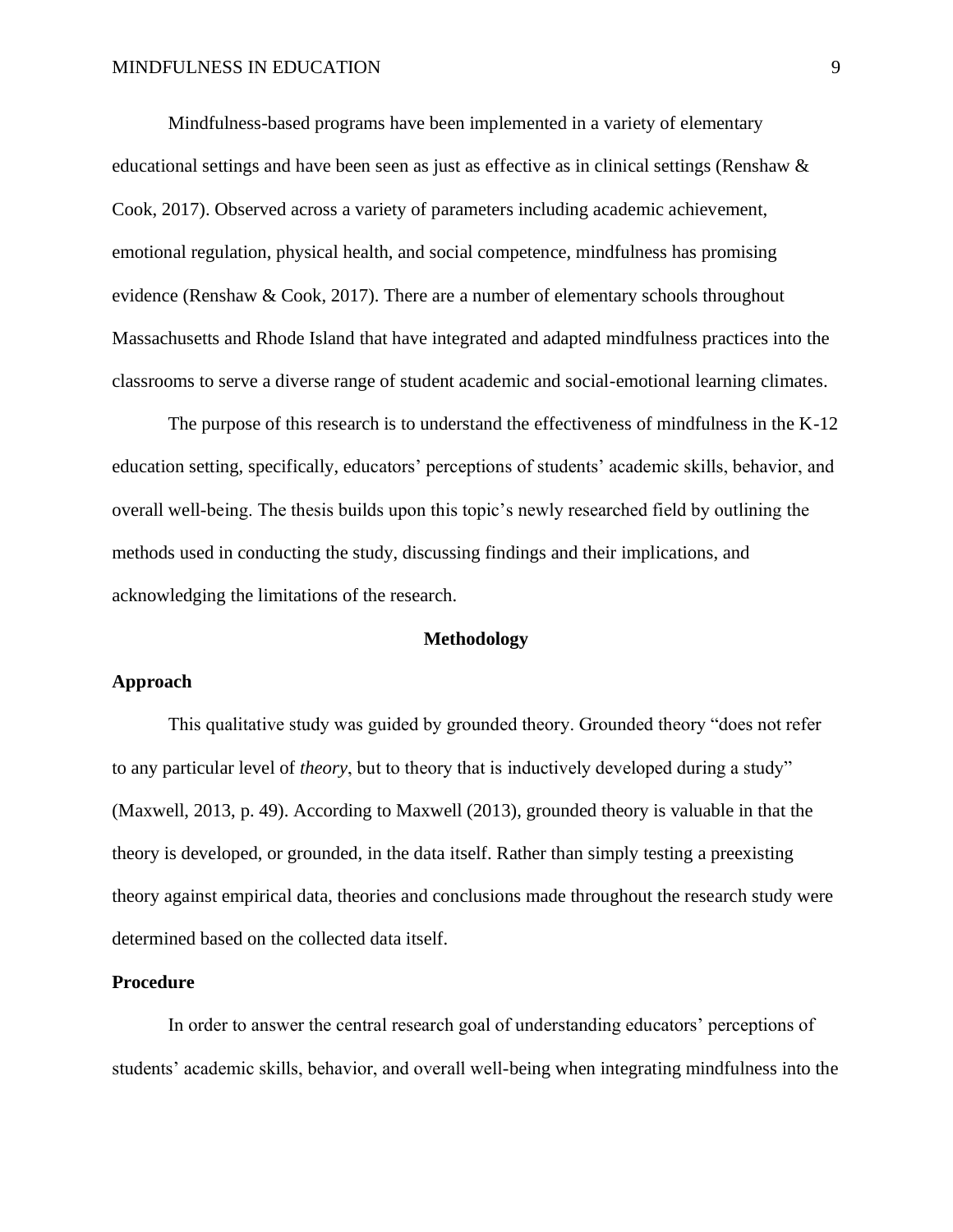classroom, information was gathered directly from educators who have integrated mindfulness practices in their classrooms. A series of qualitative research, one-on-one, interviews, was conducted. Qualitative research is designed to capture social life as it is experienced and provides an understanding of human behavior and the reasoning behind specific behaviors (Engel & Schutt, 2014). The interview guide consisted of open-ended and closed-ended questions to allow participants to provide personal accounts while ensuring that specific information relevant to the study's aims was collected in an expedient manner (See Appendix A). Participants were interviewed individually to promote the attainment of valid results.

Using public online mindfulness training program directories from mindfulschools.org as the sampling frame, data were collected from ten participants in Massachusetts and Rhode Island. Following IRB approval, participants were sought via snowball and convenience sampling. Subsequently, interviews were scheduled with each participant from April through June of 2018. Each interview was approximately 30-60 minutes and nine participants were interviewed in their classroom and one via the phone. Before interviews began, participants were asked to sign a Consent (See Appendix B) and Audio Consent Form (See Appendix C) and the one phone interview participant was emailed the forms and returned the forms via U.S. mail. All interviews were audio recoded and transcribed. A fifty-dollar compensation was given upon completion of the interview and post-interview questionnaire (See Appendix D).

#### **Sample**

Ten in-depth interviews were conducted with participants from private, public, and Montessori schools throughout Massachusetts and Rhode Island. Participants included classroom teachers, adjustment counselors, and outside providers who taught in a variety of classroom settings, all of whom had varying years of experience teaching mindfulness and training in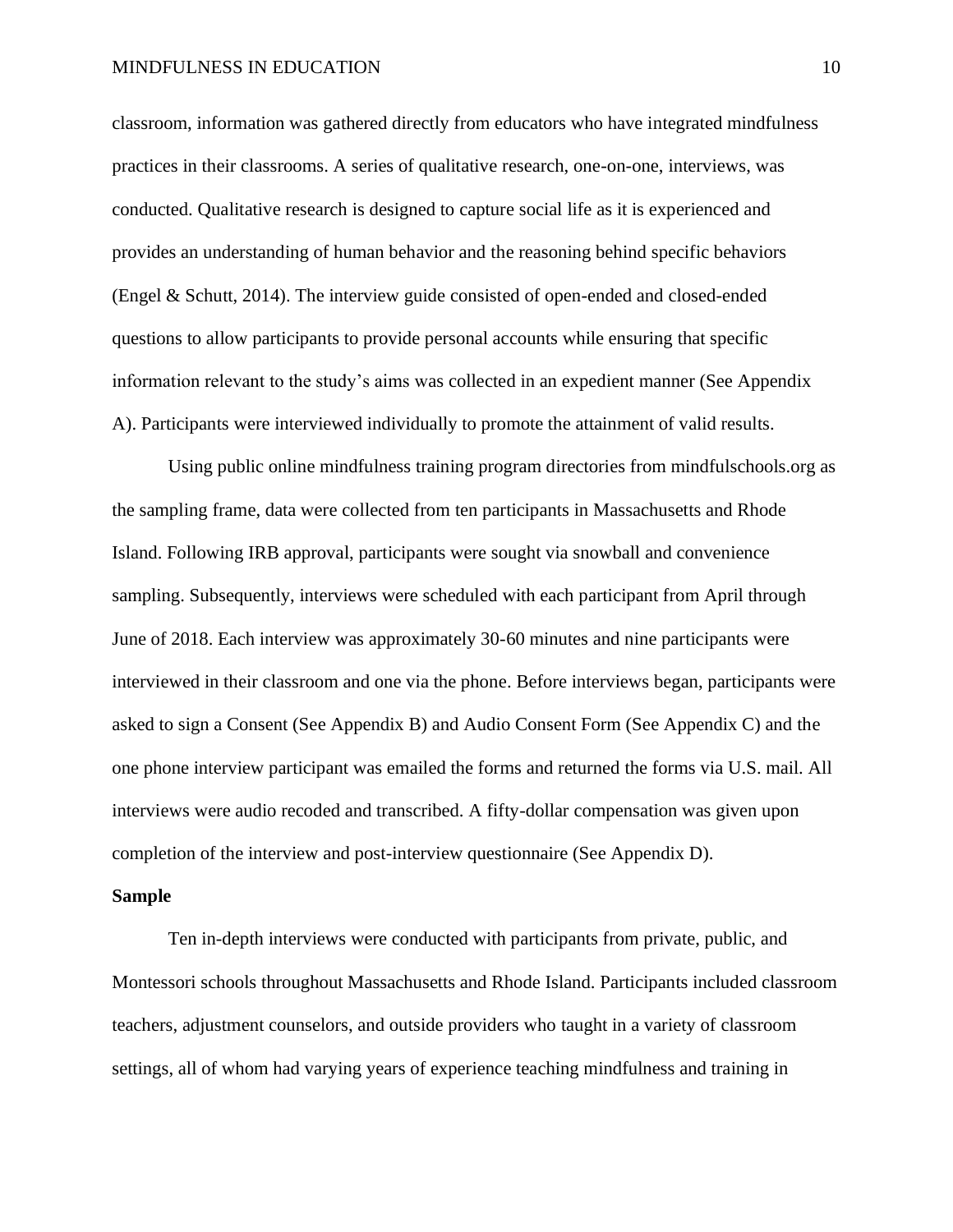mindfulness (See Table 1). To ensure confidentiality, all participants' names, listed in Table 1, have been changed.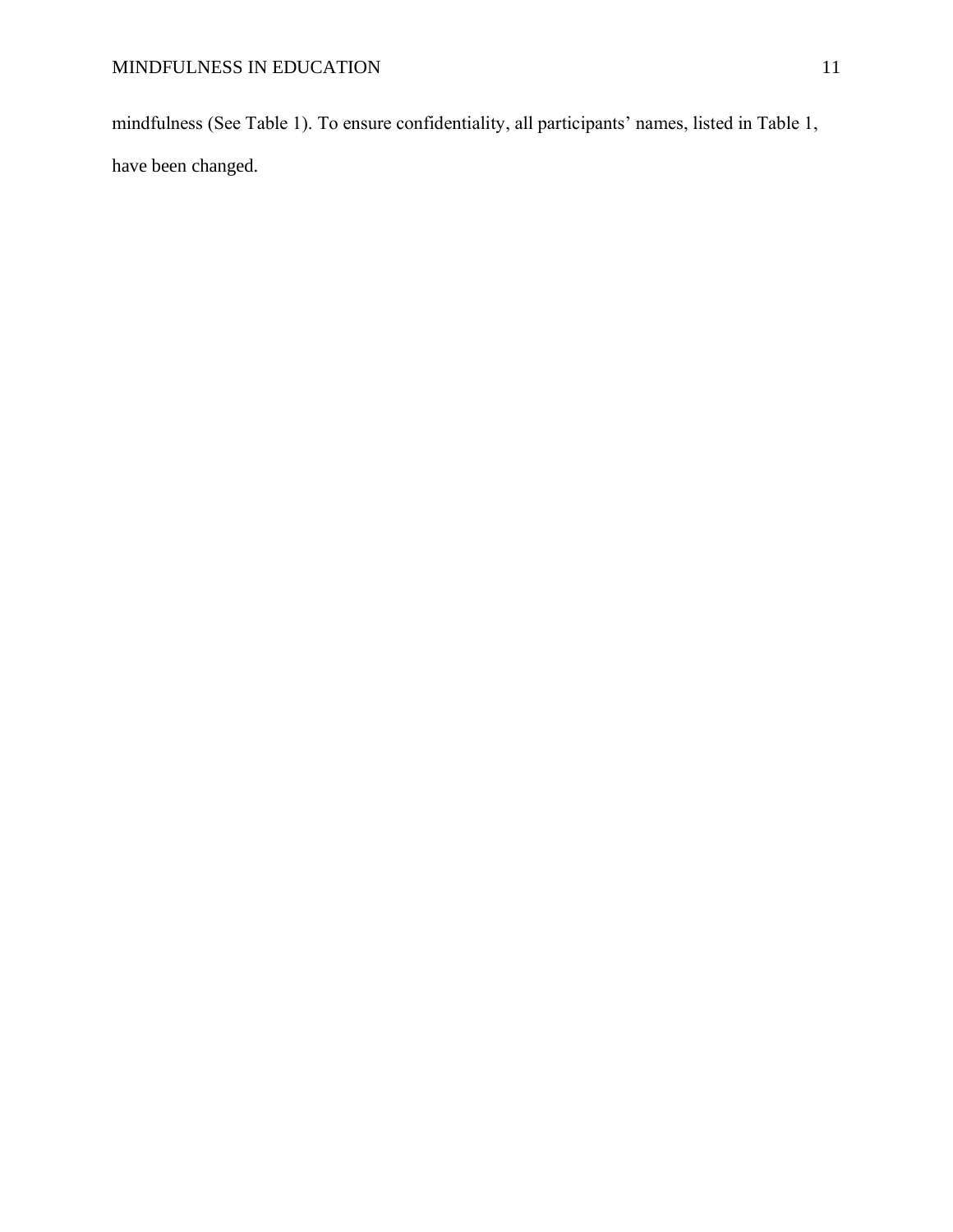| <b>Alias Name</b>          | <b>Type of</b><br><b>School</b>             | Percent of<br><b>Students on</b><br><b>Free/Reduced</b><br>Lunch <sup>1</sup> | <b>Setting</b>                                                                              | <b>Current</b><br><b>Grade Level</b> | <b>Years of</b><br><b>Teaching</b> | <b>Years of</b><br><b>Mindfulness</b><br><b>Application</b><br>in the<br><b>Classroom</b> | <b>Mindfulness</b><br><b>Training</b> |
|----------------------------|---------------------------------------------|-------------------------------------------------------------------------------|---------------------------------------------------------------------------------------------|--------------------------------------|------------------------------------|-------------------------------------------------------------------------------------------|---------------------------------------|
| Cheryl<br>Shepard          | Public and<br>Private                       | N/A                                                                           | Outside<br>provider in<br>Rhode Island<br>regular and<br>special<br>education<br>classrooms | $K-12$                               | $\overline{4}$                     | 8                                                                                         | Yes                                   |
| <b>Sally Somers</b>        | Public                                      | 93.3%                                                                         | Classroom<br>Teacher                                                                        | $\bf K$                              | 19                                 | 6                                                                                         | N <sub>o</sub>                        |
| Nancy<br>Norwell           | Montessori                                  | N/A                                                                           | Learning<br>Specialist                                                                      | $K-5$                                | 40                                 | 30                                                                                        | Yes                                   |
| Elizabeth<br>Ellison       | Private All-<br>Girls                       | 88.9%                                                                         | Classroom<br>Teacher                                                                        | 5                                    | 9                                  | $\overline{4}$                                                                            | N <sub>o</sub>                        |
| Melissa Moon Collaborative | for students<br>with learning<br>challenges | 32%                                                                           | Adjustment<br>Counselor                                                                     | $5 - 12$                             | 3                                  | 3                                                                                         | Yes                                   |
| Kimberly<br>Krest          | Private                                     | N/A                                                                           | Librarian                                                                                   | $6 - 8$                              | 9                                  | 5                                                                                         | Yes                                   |
| <b>Mark Mason</b>          | Public                                      | 15%                                                                           | Classroom<br>Teacher                                                                        | 5                                    | 20                                 | $4 - 5$                                                                                   | Yes                                   |
| Carol Collins              | Public                                      | 6%                                                                            | Classroom<br>Teacher                                                                        | $\overline{2}$                       | 24                                 | 3                                                                                         | Yes                                   |
| Jennifer<br>Jenkins        | Montessori                                  | N/A                                                                           | Teacher's<br>Assistant                                                                      | $1 - 3$                              | $\overline{2}$                     | 2                                                                                         | Yes                                   |
| Caitlin Cast               | Public                                      | 25%                                                                           | Adjustment<br>Counselor                                                                     | $9-12$                               | 15                                 | 9                                                                                         | Yes                                   |

# **Table 1. Demographics**

*Note.* <sup>1</sup>The data in column 3 are from the Massachusetts Department of Elementary and Secondary Education, National School Lunch Program and the Rhode Island Department of Education, Child Nutrition Programs.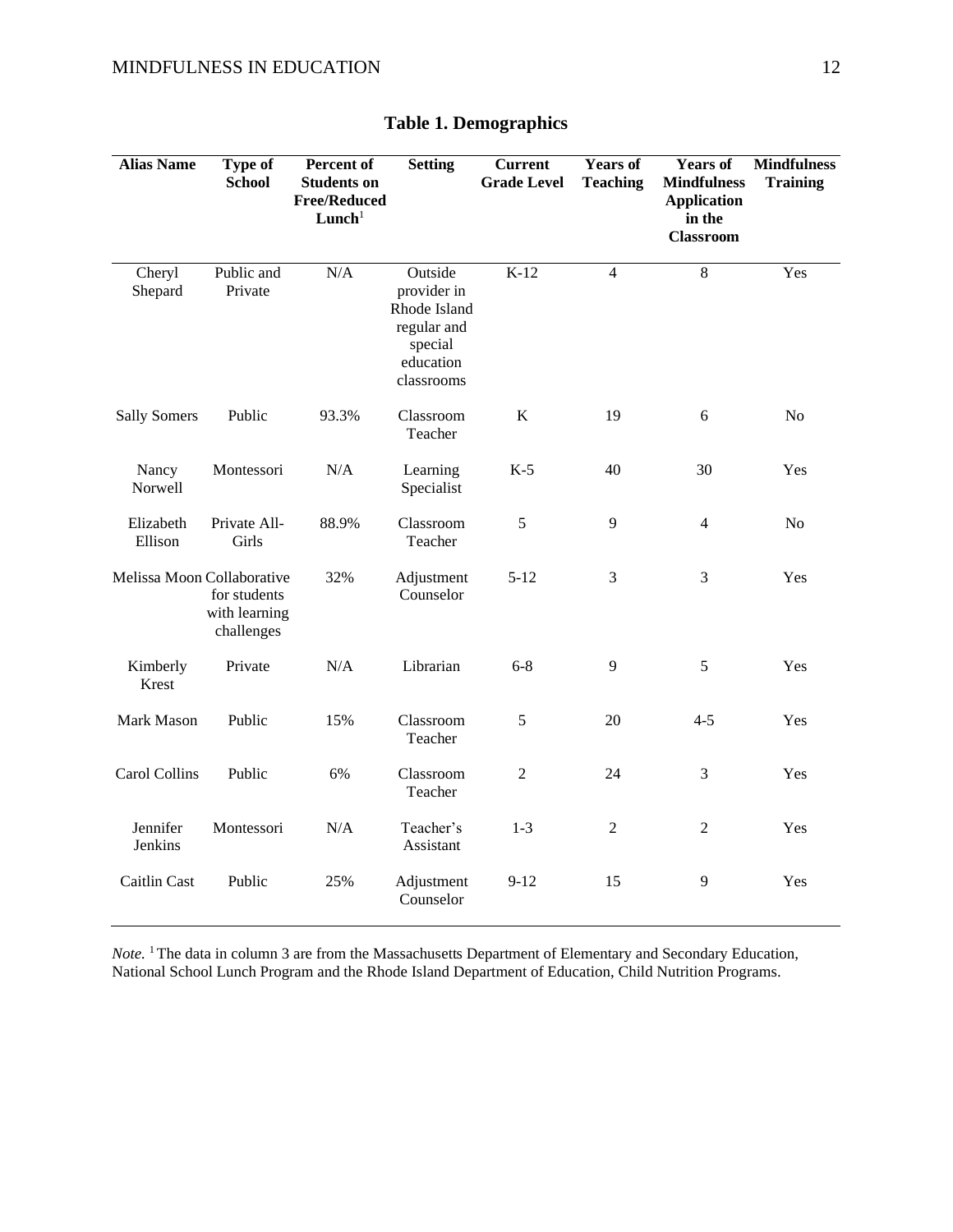# **Data Analysis**

Following each interview, the audio recording was transcribed. Transcription Star, an online transcription service, transcribed each interview verbatim. Each transcript was re-read multiple times, both separate from and along with the audio recording, and was crosschecked with notes taken during the actual interview in order to ensure accuracy.

As mentioned earlier, this study was guided by a grounded theory approach. Both memos and coding constitute a major component of grounded theory. According to Maxwell 2013, memos are notes written about the research. Memos do not include field notes, transcriptions, or codes. Memos are used to "facilitate reflection and analytic insight," which are then used to create codes (Maxwell, 2013, p. 20). According to Maxwell (2013), "The goal of coding is... to 'fracture' the data and rearrange them into categories that facilitate comparison between things in the same category (p. 20)." The coding process consisted of three categories: organizational, substantive, and theoretical. Organizational categories are referred to as topics and are often used as chapter or section headings because "they do not explicitly identify what the person actually said or did" (Maxwell, 2013, p. 107). Substantive categories are descriptive in nature and are typically derived based on participants' own words (Maxwell, 2013). Lastly, theoretical categories "place the coded data into a more general framework... [and may be] derived from prior theory or from an inductively developed theory" (Maxwell, 2013, p. 108).

#### **Results**

This study sought to address the effectiveness of mindfulness programs in the K-12 educational setting, specifically educators' perceptions of mindfulness on students' academic skills, behavior, and well-being. Qualitative data revealed that participants focused on four major themes. The results of the qualitative analyses are presented in the sections below. The first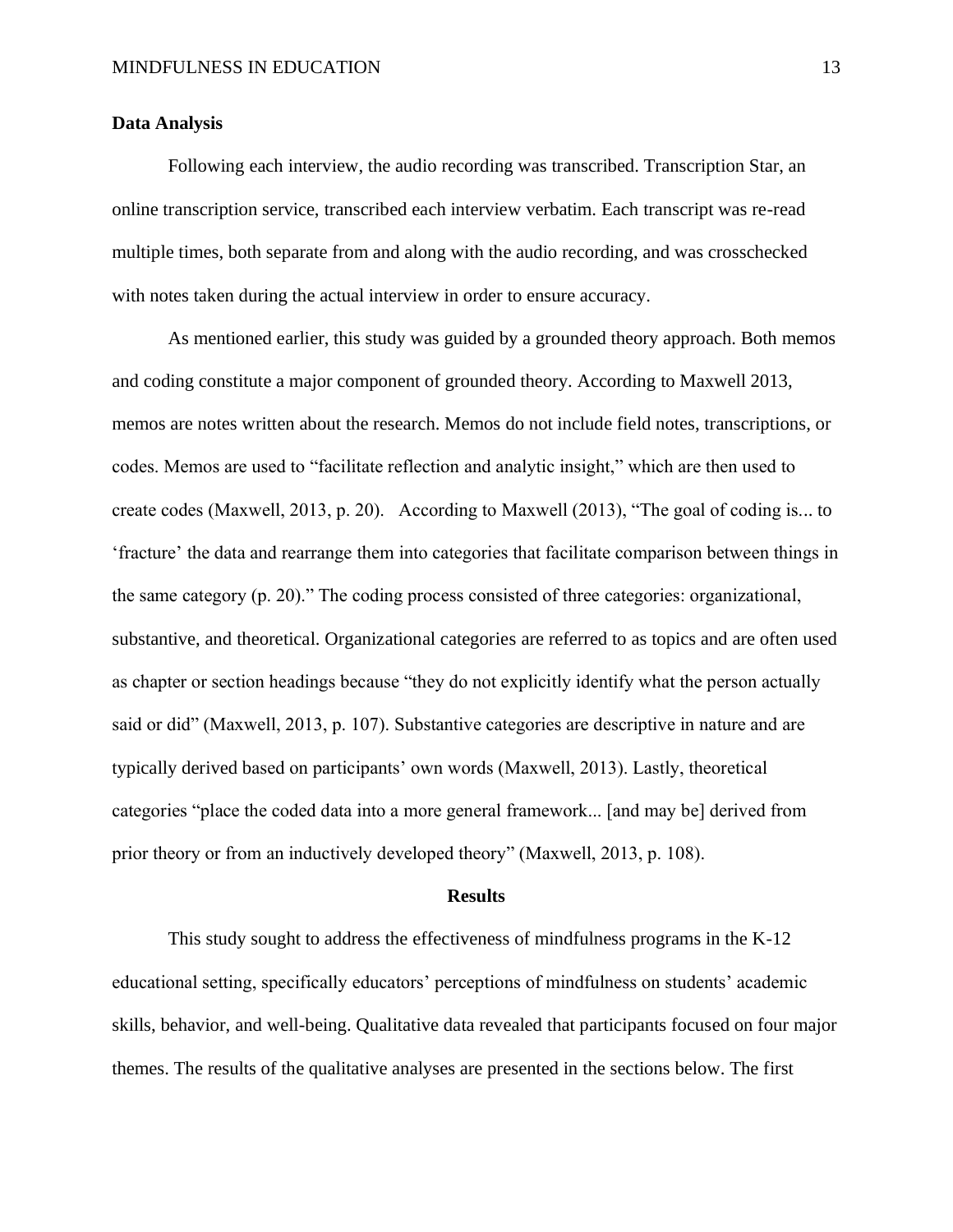section provides information on the implementation models used by participants. The second section addresses when mindfulness was integrated in the classroom. The third section examines the types of mindfulness practices participants integrated into the classroom. The fourth section focuses on the effectiveness of mindfulness on a broad student climate, in other words, the effectiveness of mindfulness on students with a variety of abilities and needs.

#### **Theme 1: Implementation Models**

According to participant responses, there were two different models by which participants integrated mindfulness practices into the classroom: indirect and direct. The indirect model implied that participants cultivated a personal mindfulness practice and then sought additional mindfulness training to integrate practices into the classroom. The trainings, which are listed in Table 2, are based the belief that "mindfulness is only truly taught through the transmission of an experienced practitioner" (Rechtschaffen, 2014, p. 20). The direct model inferred that an outside provider, who was an experienced mindfulness practitioner and had prior training, taught students mindfulness in the classroom (Rechtschaffen, 2014). Both models are pictured in Figure 2 and described in detail below.

#### **Figure 2. Implementation Models**

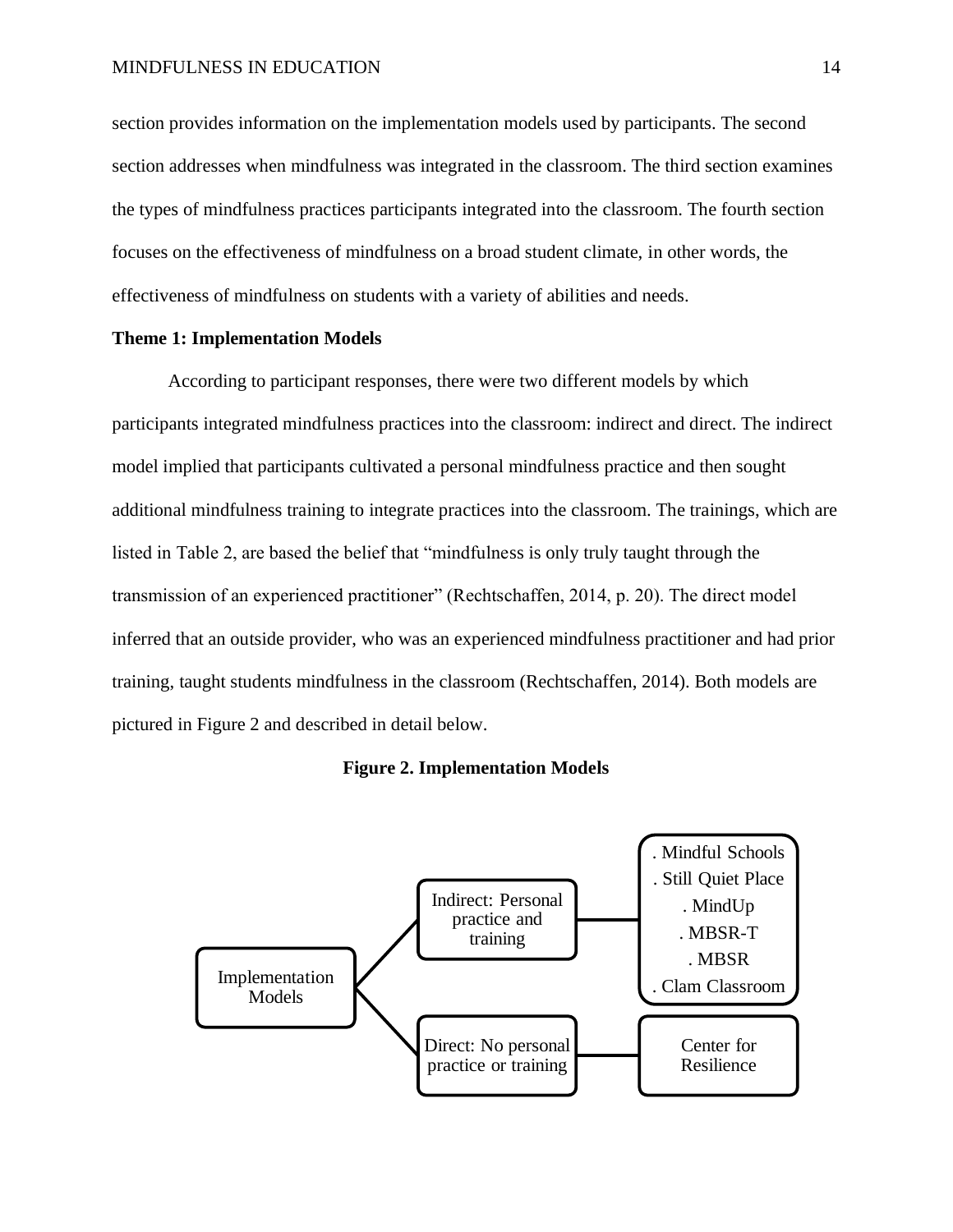# *Model 1: Indirect*

Eight out of the ten participants explained that their personal mindfulness practice prompted them to integrate mindfulness into the classroom. Notably, those eight participants pursued additional training at their leisure and expense. Six of the eight participants completed the Mindful Schools three-part training. And, three of the six participants pursued additional trainings in addition to the Mindful Schools trainings. The two remaining participants that did not choose to take the Mindful Schools training chose to enroll solely in Calm Classroom and Jon Kabat-Zinn's Mindfulness-Based Stress Reduction program. Table 2 provides a brief overview of each of the programs.

Each of the trainings focused on the cultivation of a personal mindfulness practice within the educator, in hopes that the practice would naturally influence the classroom environment. The trainings relied on the assumption that mindfulness is effectively taught only if the practitioner has a personal practice. The format of each training varied from simple one-day professional development workshops, to online module courses, to weeklong silent meditation retreats. Despite differences in the setting and delivery of each program, all of the programs highly recommended maintaining a personal mindfulness practice, not only to effectively teach mindfulness to students but also as a form of necessary self-care.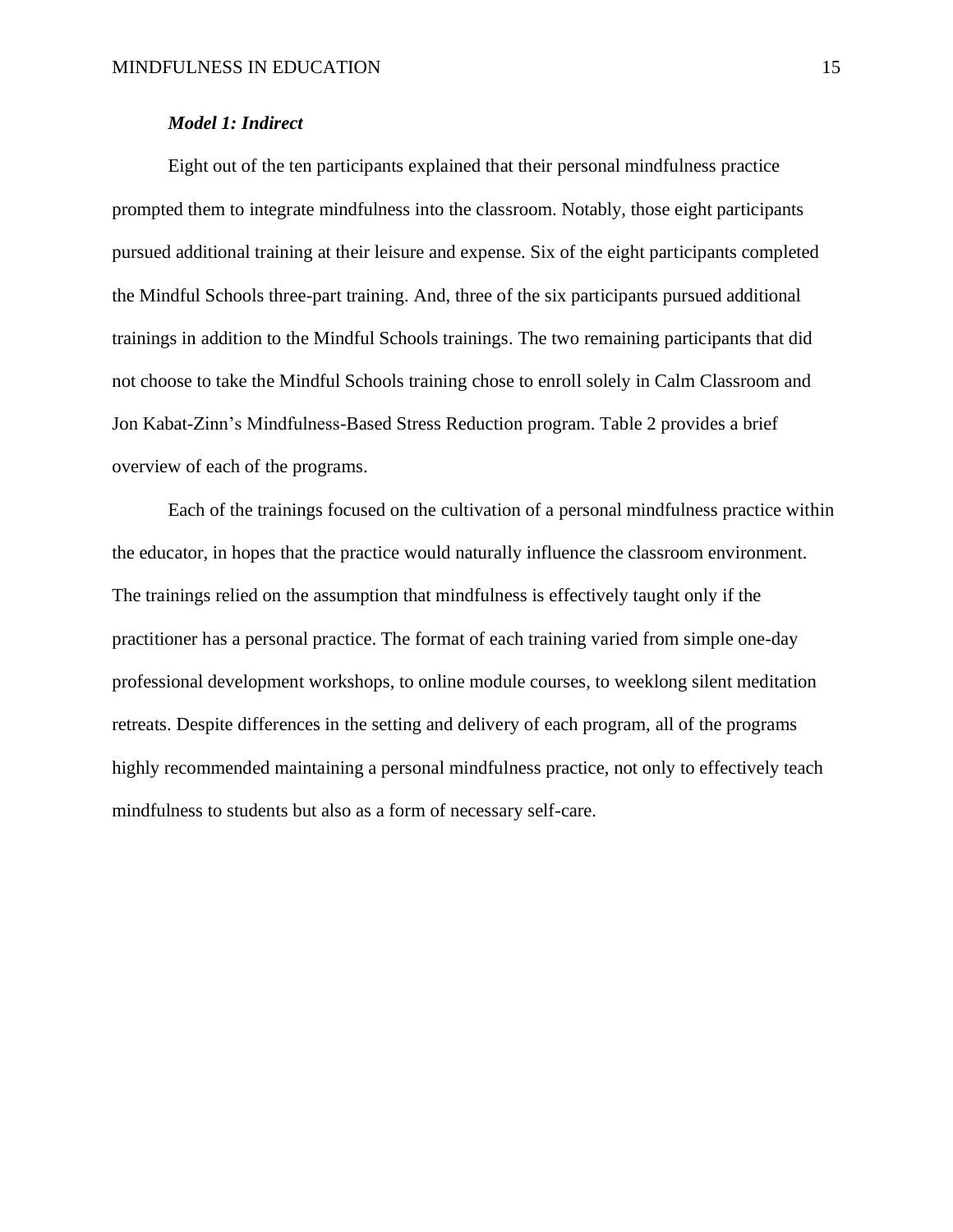| Program                                          | <b>Description</b>                                                                                                                                                                                                                                                                | Website                                                         |
|--------------------------------------------------|-----------------------------------------------------------------------------------------------------------------------------------------------------------------------------------------------------------------------------------------------------------------------------------|-----------------------------------------------------------------|
| Mindful Schools                                  | Course 1- Fundamentals: Provides basics of mindfulness meditation,<br>techniques for difficult emotions, and support for a daily personal<br>practice; 6 weeks online                                                                                                             | https://www.mindfulschools.org                                  |
|                                                  | Course 2- Mindful Educators Essentials: Provides training kit<br>curriculum, workbooks, information on neuroscience of mindfulness,<br>and evaluation tool; 6 weeks online                                                                                                        |                                                                 |
|                                                  | Course 3- Certification: Use and teach the curriculum and learn how to<br>lead professional development workshops; 1 year online with 2-week<br>long silent retreats                                                                                                              |                                                                 |
|                                                  | Grades: K-12                                                                                                                                                                                                                                                                      |                                                                 |
| Amy Saltzman's Still<br>Quiet Place              | Begin and/or continue a personal mindfulness practice, review current<br>research, learn curriculum, adaptations, and challenges when<br>implementing, and how to pitch mindfulness to schools; 10 weeks<br>online                                                                | http://www.stillquietplace.com/sqp-10-<br>week-online-training/ |
|                                                  | Grades: K-12                                                                                                                                                                                                                                                                      |                                                                 |
| Goldie Hawn's<br>MindUp                          | Receive toolkit with curriculum and a chime, implementation<br>guidelines, and connects mindfulness in the classroom to Common<br>Core guidelines                                                                                                                                 | https://mindup.org                                              |
| Gina Biegel's<br>MSBR-T                          | Grades: Pre-K-8<br>Introduces neuroplasticity and foundations of MSBR-T, explains effects<br>of stress on the body, and how to develop mindfulness practices with<br>students; 30-hours online for 10 weeks                                                                       | https://www.stressedteens.com/training-<br>for-professionals/   |
|                                                  | <b>Grades: Teens</b>                                                                                                                                                                                                                                                              |                                                                 |
| Jon Kabat-Zinn's<br><b>MSBR-UMass</b><br>Medical | Daily home assignments, guided mindfulness meditation practices,<br>yoga, and group dialogues; 8 weeks online and 1 full day live class                                                                                                                                           | https://www.umassmed.edu/cfm/                                   |
|                                                  | For adults seeking personal mindfulness practice                                                                                                                                                                                                                                  |                                                                 |
| Calm Classroom                                   | Introductory Course: Presents science behind mindfulness, how to<br>implement ambassador program, daily implementation structure, and<br>access to worksheets, schedules, videos, and checklists; 3 hours live                                                                    | https://calmclassroom.com                                       |
|                                                  | Train-the-Trainer Course: Access to online portal for school wide<br>programming, and learn how to lead staff in professional development<br>workshops, develop mindfulness skills, and understand the positive<br>psychology and SEL of mindfulness on the classroom; 1 day live |                                                                 |
|                                                  | Grades: K-12                                                                                                                                                                                                                                                                      |                                                                 |

# **Table 2. Mindfulness in the Classroom Training Programs**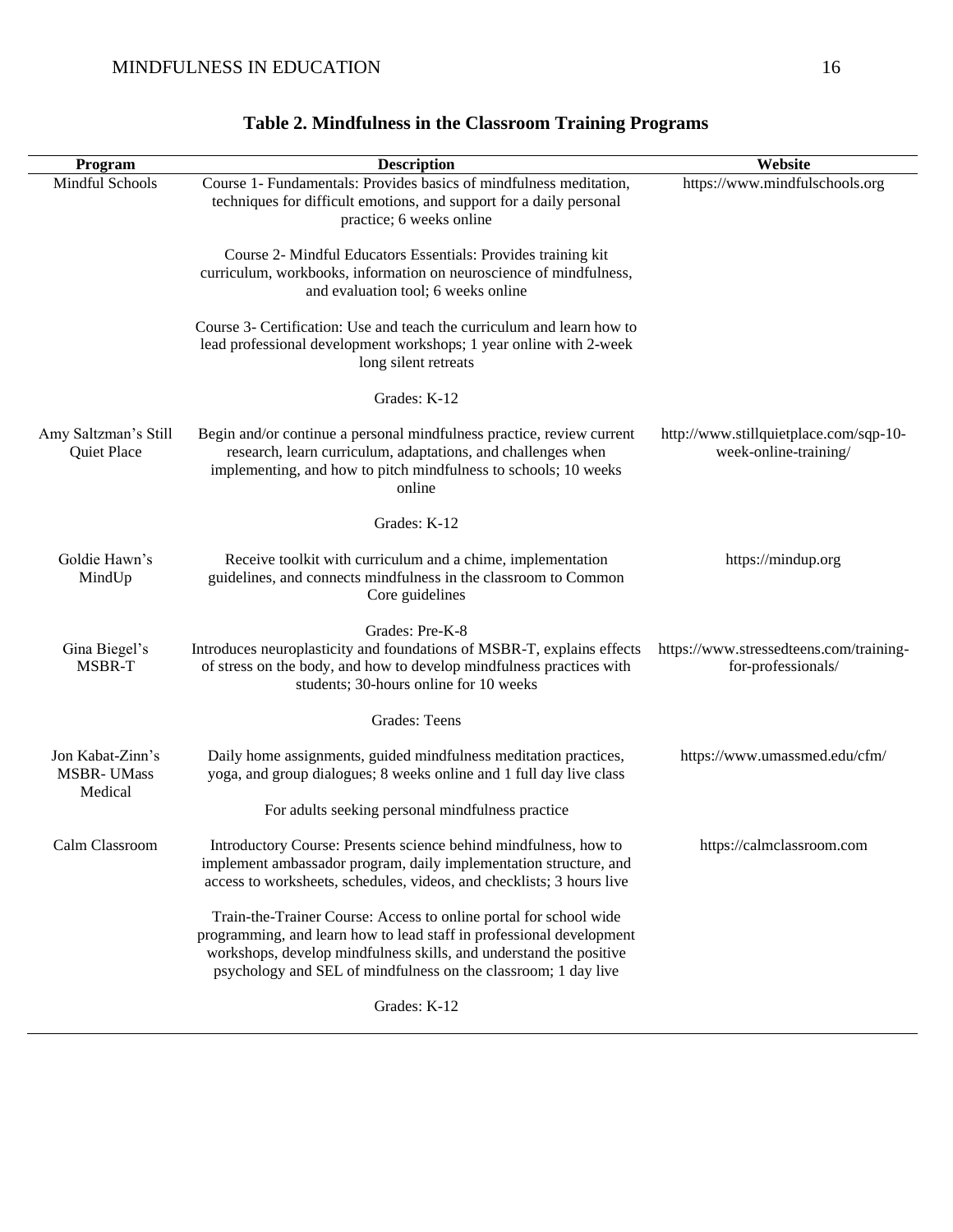# *Model 2: Direct*

Out of the ten participants, two did not have a personal mindfulness practice nor outside mindfulness training, yet successfully implemented mindfulness strategies within their classroom that were taught by an outside practitioner from the Center for Resilience. The Center for Resilience is a  $501(c)(3)$  organization with trained mindfulness practitioners, most of who are former educators that go into K-12 classrooms and facilitate mindfulness lessons. Center for Resilience utilizes a social-emotional learning based curriculum, which aligns with Rhode Island's Common Core. Although neither of the two non-practitioner participants had participated in any training or had a personal mindfulness practice, both learned to take the strategies taught by the provider from the Center for Resilience and apply the tools in the classroom, in the absence of the provider.

*"What we found is that once some skills have been taught, we can use those to help us when [Center for Resilience] isn't here or... the school social worker isn't here... Prior to this, the teachers were never shown any skills on how to deal with this [student behavior]. It's just been, you'll learn as you go... But now we have someone coming in and showing us, now, when someone's lying on the floor in the middle of the hallway because they don't want to come to school... I can get down on the floor and say, 'Hey, remember what [Center for Resilience] taught us? We're going to try that right now...'" – Sally Somers* 

In describing their experience with the Center for Resilience, Sally Somers and Elizabeth Ellison stressed how beneficial it was.

## **Theme 2: When Mindfulness Was Integrated In the Classroom**

Mindfulness, as described by all of the participants, can be taught as both a formal lesson

during the day and informally integrated into everyday class structure.

# *Formal Mindfulness Lessons*

All ten of the participants reported that they implemented a formal mindfulness lesson at

some point during a given day or week. When asked to describe a typical lesson, all of the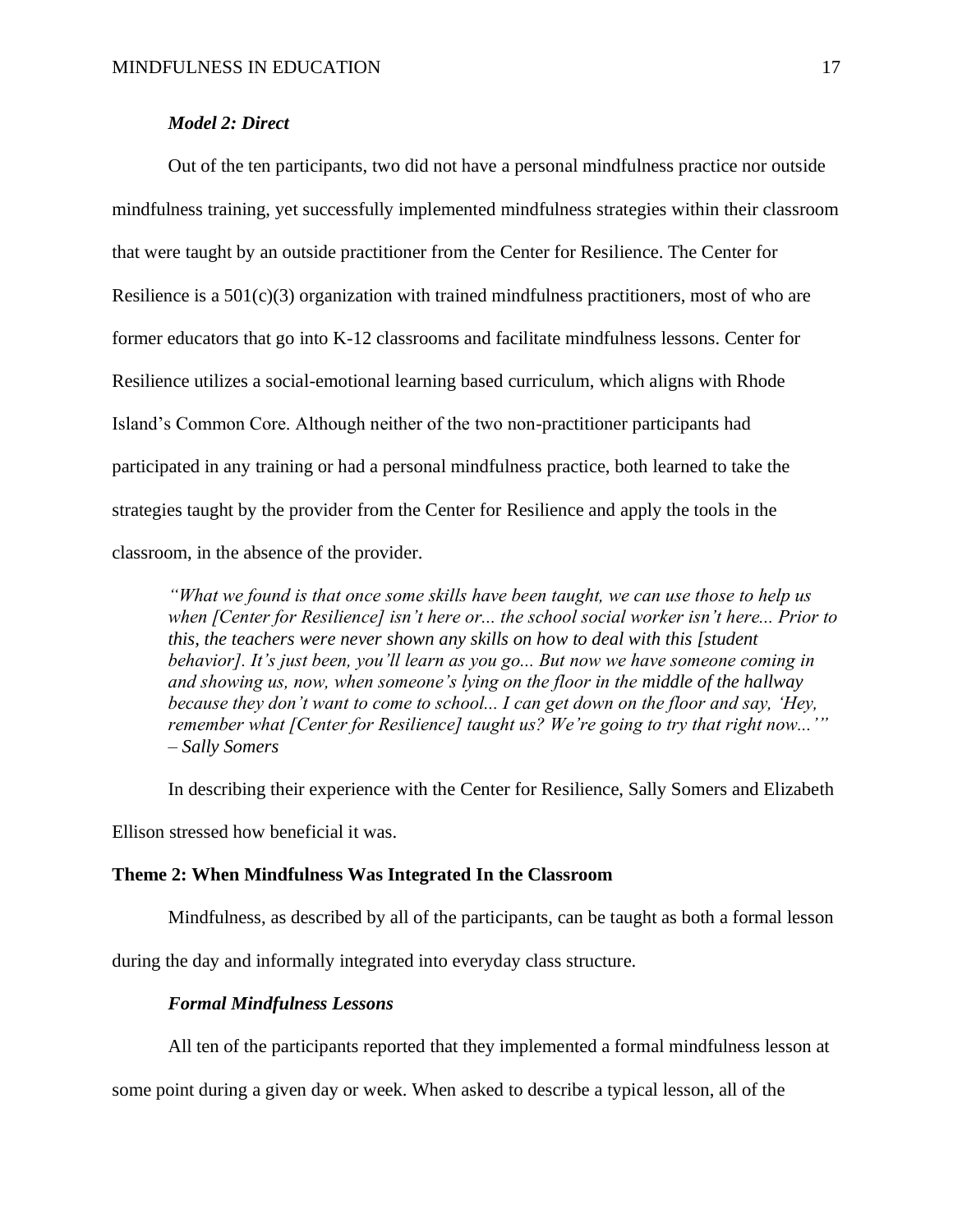participants followed a similar format: 1) Sound of a bell, 2) Breathing exercise, 3) Activity. The

activity component differed in that some participants used guided meditations and visualizations

or included movement. In addition, the duration and frequency of the mindfulness lessons

differed.

*"[Cheryl Shepard] comes twice a week Mondays and Wednesdays for half an hour each time and then on days that she does not come, we try to do a little bit of it during the day." – Sally Somers* 

*"I do it once a week for 30 minutes...mid-morning." – Melissa Moon*

*"This year was more formalized. We practiced everyday after lunch and recess... Usually a guided meditation that took five minutes. And then we talked about it. And I also did breathing exercises during that time using the mindfulness bell"* 

*"We have a session in the morning, and then after lunch, when they come back from recess." – Carol Collins*

*"I was delivering a formal lesson only every other week." – Jennifer Jenkins*

# *Informal Mindfulness Lessons*

In addition to formal lessons, mindfulness was also informally integrated within everyday

class structures. Participants explained that informal lessons were useful because they could

implement the practices based on the student climate. All ten of the participants found informal

mindfulness lessons especially helpful following transitions, as students moved from slightly

unstructured to structured environments.

*"They [students] come back after and lunch and recess and they're coming in from recess so they're five and they're super crazy and they want to play more and then now the recess is over, so that's a great time to – let's just – and we will say, 'Let's close our eyes, let's use some of the skills that [Miss. Shepard] has taught us and try to practice some of the strategies,' and try to get them to get back to get ready to learn."* 

*'I knew that based on the class before, it was hard to get them settled. They're talking a*  lot. There's a lot going on anyway like with emotions in that classroom. So, for me I want *them to focus and feel really successful in science. So, what we did is we did the glitter jar... And we got relaxed and we just settled and then from that point the class was*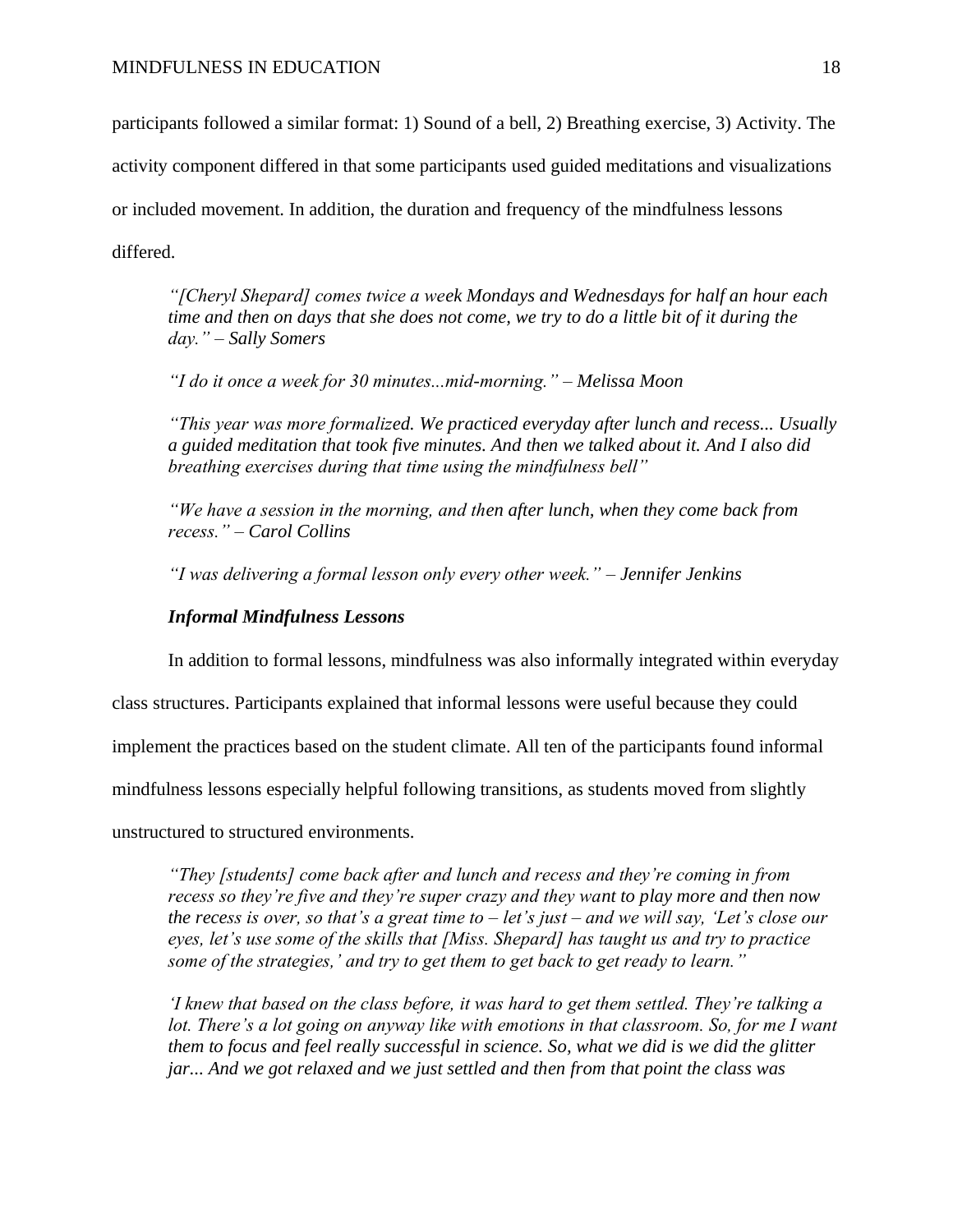*settled. And there was that kind of internal feeling of this is going to be a really peaceful start." – Elizabeth Ellison*

*"We also did mindful walking... When we are going to art class, for example in the hallways. You know as opposed to okay it is zero [voices], what I am looking for is let's be mindful. And the kids grew from that and they really learned what mindful meant. So it worked out really well..." – Mark Mason*

Furthermore, four of the ten participants reported integrating mindfulness prior to

students taking a test. Mason instructed students to consider strategies that might be applicable in

the present moment to ease anxiety. In addition, Caitlin Cast explained that teachers requested

her to conduct short mindfulness exercises before students took Advanced Placement exams.

Participants also integrated mindfulness when the classroom climate shifted.

*"So if in the middle of a lesson, I need to get them refocused, it's just the reference because through the exercise, they understand that when they do mindfulness they get access to a different kind of attention... In the middle of a math lesson, if I notice some attentions are wandering off, all I have to say, 'Are you listening to me mindfully?' And in an instant switch that it happens because they know what mindful attention is because of the exercises. So they realize that, oh, they've actually followed their thoughts somewhere else, they're not here. And then when I say, 'Are you listening mindfully?' boom, I become the anchor immediately, or the lesson, whatever I'm showing on the board or my words." – Carol Collins*

*"Sometimes they [students] need to get up and move... We've done some walking meditation. Let's just walk around the classroom. Other times is a – I use a program called Smart Moves. And it is just a series of hand movements, following prompts." – Mark Mason* 

Notably, three of the ten participants described how mindfulness was organically woven

into the classroom environment.

*"Mindfulness has become part of the setting, the routine, and the culture of the class." – Carol Collins*

*"And so now we kind of have a universal language within the school from grade to grade so that I'm not doing something completely different than the first grade teacher who's doing something completely different than the second grade teacher. Instead, we're all doing the same thing and we are all using the same language and the same skills, and the kids are getting used to that." – Sally Somers*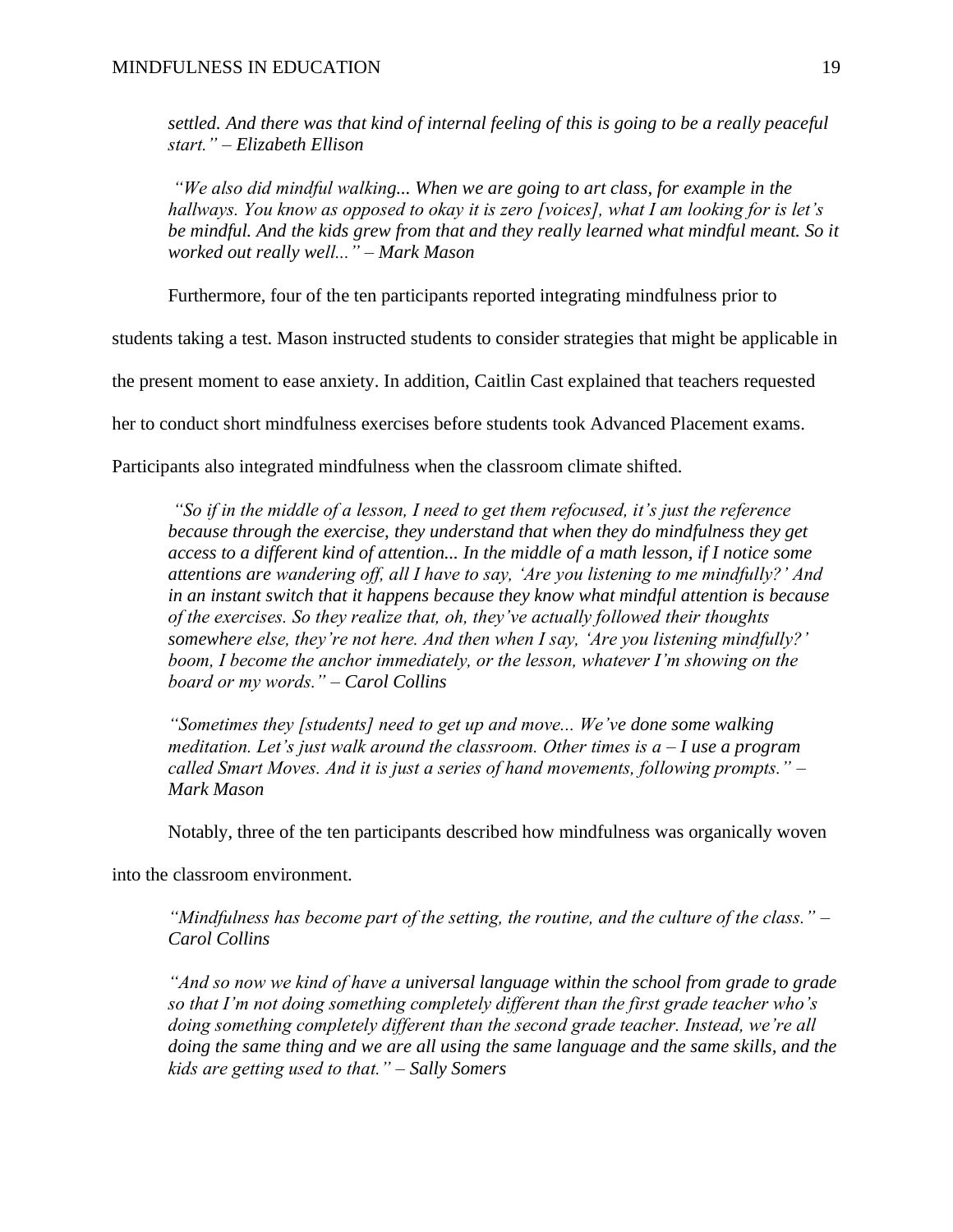*"So it's built into our culture that way. So, it doesn't ever feel forced." – Elizabeth Ellison*

#### **Theme 3: Types of Mindfulness Practices**

When describing the types of mindfulness practices integrated into the classroom, participants described a variety of practices. Formal mindfulness lessons reflected the aforementioned format: 1) Sound of a bell, 2) Breathing exercise, 3) Activity. However, the specific breathing exercises and activity components of the lessons differed between participants. Data revealed three overarching categories that reflect these differences: single-pointed focused attention, breathing exercises, and movement. These three categories are described below.

# *Single-Pointed Focused Attention*

A typical classroom session facilitated the teaching of single pointed focused attention through guided meditations and visualizations.

*Mindful Listening.* Mindfulness listening employed the use of a chime. When students no longer heard the sound they were instructed to raise their hand or do something that signaled that they no longer heard the sound anymore.

*Mindful Eating.* During mindful eating, students were given a clementine or other snack. Students were guided through a four-step process: 1) Students noticed how they felt simply holding the clementine (i.e. stomach grumbling, mouth salivating), 2) Students placed the clementine in their mouth and noticed how the clementine felt (i.e. rough, smooth, sticky), 3) Students chewed and swallowed the clementine, and 4) Students reflected on the process of eating a clementine in such a way and how it might feel to do the same with other foods. *Guided meditations*. All ten of the participants used a form of guided meditation, some of which included visuals. Students were given a feather to balance on their palm. Others used a glitter jar, which was shaken and then set down. The glitter jar was symbolic of how thoughts take over the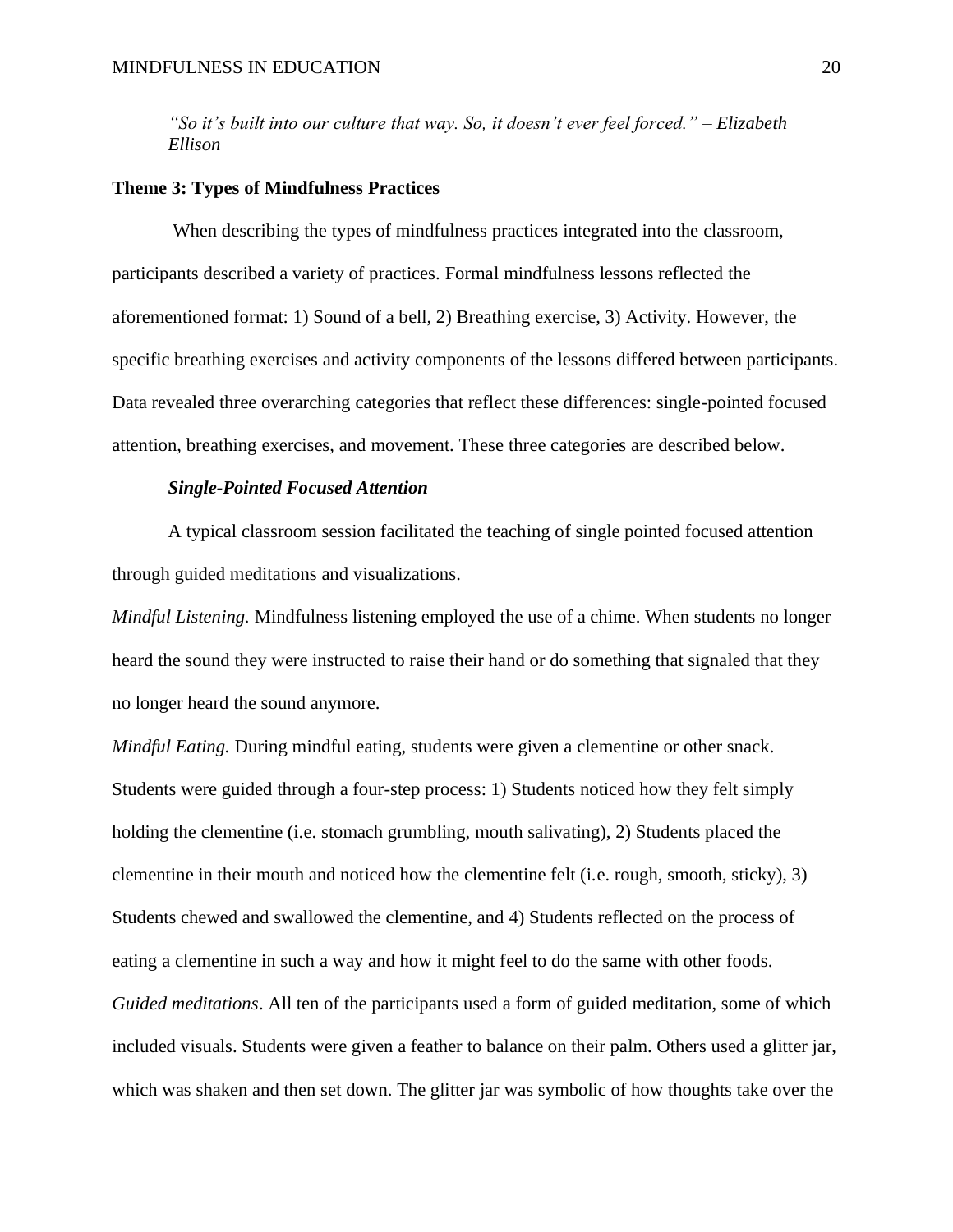mind, but when students take a moment to pause and rest, their thoughts settle down. One participant guided students through a series of questions, prompting students to consciously bring attention to their thoughts.

*"Think about someone who is a ringer for you. You can always go to and they'll always love you and appreciate you, no matter what it could be; your family dog, it could be someone or some living thing... Just sit and think about that person. Visualize them. When you are done.... think of someone that you know, you have a hard time getting along with. Then agai*n *think of how you're going to feel empathy and kindness towards them..." – Nancy Norwell*

# *Breathing Exercises*

There were a variety of breathing exercises used by all ten of the participants, however, there were two commonly cited exercises, palm breathing and stuffed animal belly breathing. *Palm breathing.* Students held their palm in front of their face and used their pointer finger on the opposite hand to count. Starting at the base of the thumb, students "traced" up and down each finger. When students traced up, they inhaled, and when students traced down, they exhaled. Participants reported palm breathing as effective because of its convenience; students could simply do it anytime and anywhere.

*Stuffed animal belly breathing.* Students were instructed to lie down on the classroom rug and were given a stuffed animal to place on their stomach. Keeping their eyes open, students closely watched the stuffed animal rise and fall with each inhale and exhale. Belly breathing was reported effective especially in the younger grades because that specific age group thrived off of the fact that the exercise was both tangible and visual.

# *Movement*

Responses in in this area suggested that the majority of participants did not integrate movement into mindfulness sessions with students. Two out of the ten participants integrated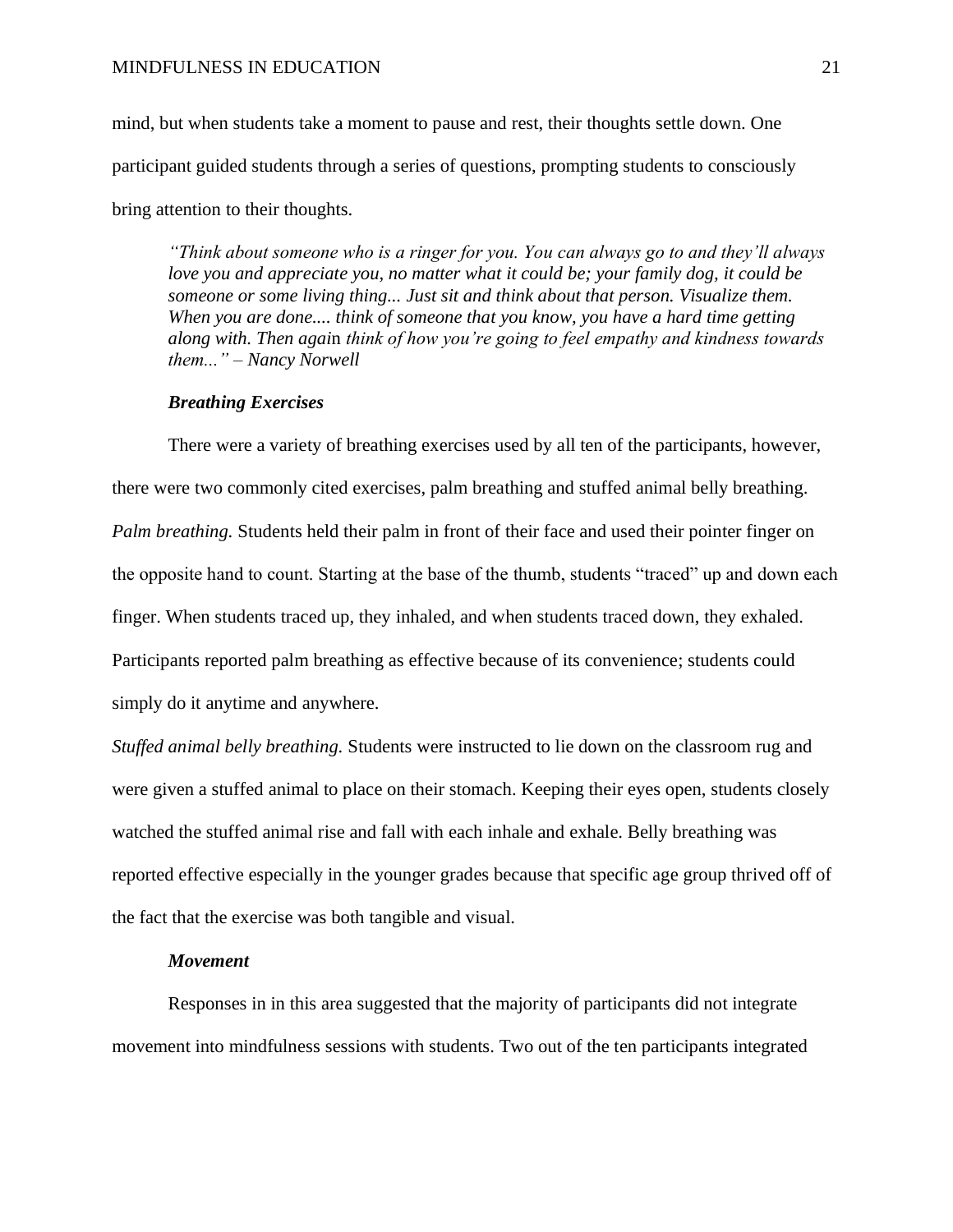movement. One of these participants typically used physical sequences as movement breaks for

the students.

*"We stand up, we reach up, reach out, we hug ourselves, reach out to the sky, we'll do tree pose... Cat and cow pose... Butterfly... All different physical poses..." - Sally Somers*

# **Theme 4: Effectiveness of Mindfulness on a Broad Student Climate**

In all ten of the interviews, it became evident that despite classroom diversity,

mindfulness was effective within a broad student climate. Participants spoke of the effectiveness

of mindfulness on students with Obsessive-Compulsive Disorder (OCD), Attention-Deficit

Hyperactivity Disorder (ADHD), autism, and behavioral difficulties.

*"[The student] is sitting at the table and erasing and rewriting and erasing and rewriting... And as many times as you tell him that it looks great, it doesn't look great to him because that's what OCD is... And so I took away the pencil and the paper and I said, 'Let's just stop for a minute...' And I moved him over to the calm down area, he took the breathing ball, he was using the breathing ball, taking the deep breaths, using the glitter jar, just really calming himself down and then he was able to go back and do more... I don't even have to guide him sometimes. He's just doing it on his own to try to get through being so upset with himself." – Sally Somers* 

*"I've seen students who have a difficult time self-regulating. And I taught them a tool and then later without me mentioning it, I see them using it or talking about it." – Jennifer Jenkins* 

*"If I did this everyday, I would never be in trouble." – Freshman Student* 

*"My entire population is that [OCD, ADHD, autism, and behavioral difficulties] and I 100% believe that the students benefited greatly from mindfulness" – Melissa Moon* 

*"So, if they can't find their crayons, that could have thrown someone off for the entire day... Well, now they'll say, 'Well, I can't find my crayons, but let me take a deep breath and think about what I can do to solve the problem.' They're able to stop, pause, take a deep breath, use some strategies to calm themselves down and think about what we could do next." – Sally Somers* 

*"Parents could not believe that their [child] is in a regular education classroom and that they are actually succeeding because their behavior was so severe." – Sally Somers*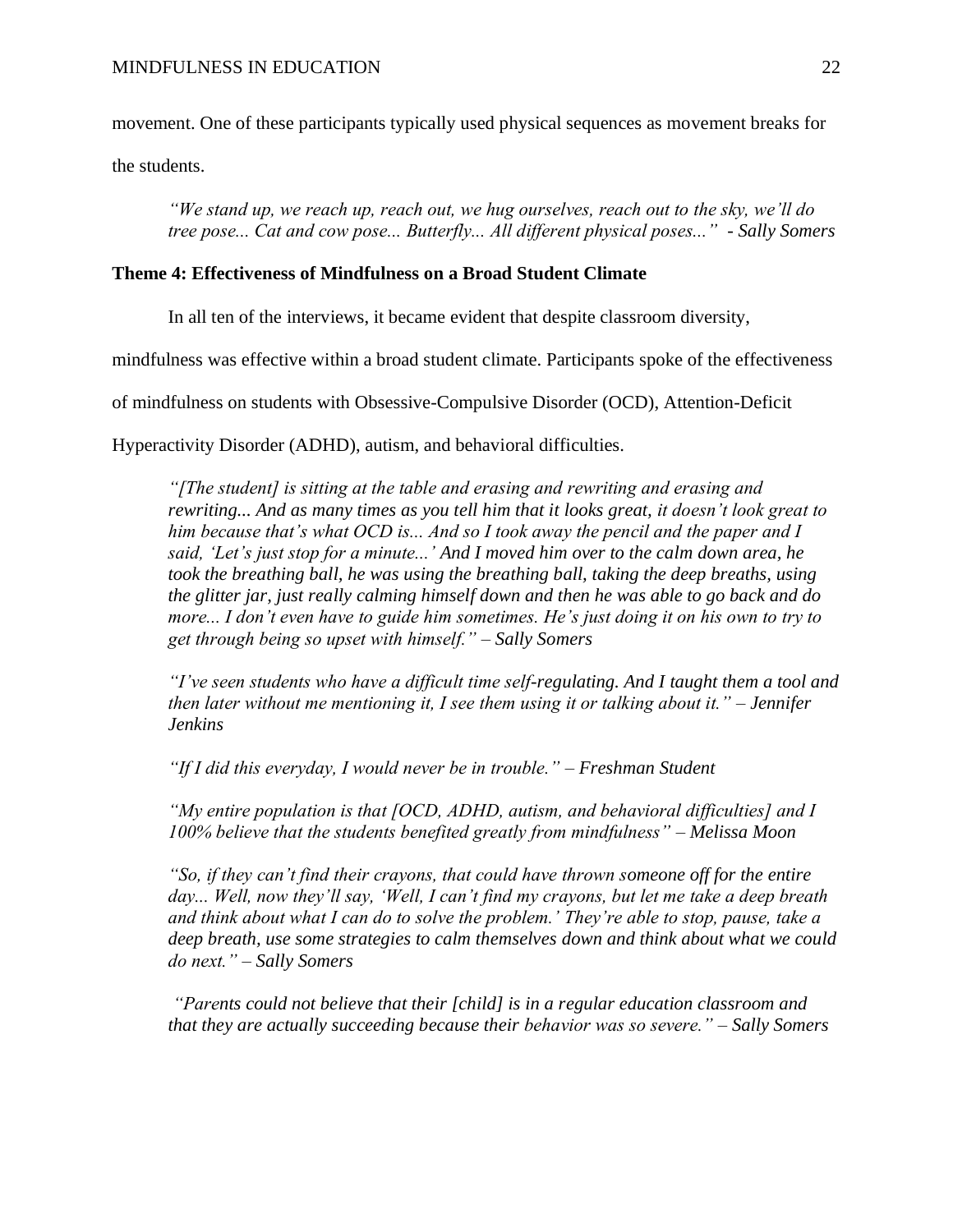Participants noted that there was less redirection and students were more attentive. Peer conflict subsided, as students were better able to regulate their emotions. One participant had even become known as the "mindfulness lady" throughout the school. Students frequently sought this participant out for mindfulness support. All of the participants believed that mindfulness was effective for a broad student climate.

*"I've been here almost 20 years, I've never collected lunch money... We're I think the poorest neighborhood in the state. But when you look at the affluent areas, those kids are super stressed too for different reasons... Those kids are not worried about food, they're worried about different things and they're stressed for different things. And they are scheduled to the max and there are- they have these high expectations that they're trying*  to live up to. And so I think it works well here for the reasons that we need it and I think it *would work well there for the reasons that those kids would need it. I think that no matter where you are, it's going to provide something different for these kids that kids in every community need now..." – Sally Somers*

*"Just because the student looks like they, for short hand language, have it all together, it does not necessarily mean that they don't need these tools also."- Jennifer Jenkins*

# **Discussion**

The purpose of this pilot study is to gain an understanding of educators' perceptions of the effects of mindfulness on students' academic skills, behavior, and overall well-being. During interviews, participants were able to highlight the success their own students have had with mindfulness as well as indicate some of the barriers towards integrating mindfulness schoolwide.

The findings of this research indicate that mindfulness can be effectively integrated into the classroom setting both directly and indirectly. More specifically, the data seems to counteract the assumptions of the training programs listed in Table 2 that mindfulness can only be effectively integrated if the educators have a personal mindfulness practice. This finding is important because it indicates the possibility that non-practitioners can implement mindfulness. All ten of the participants are dedicated to the process and believe that mindfulness is an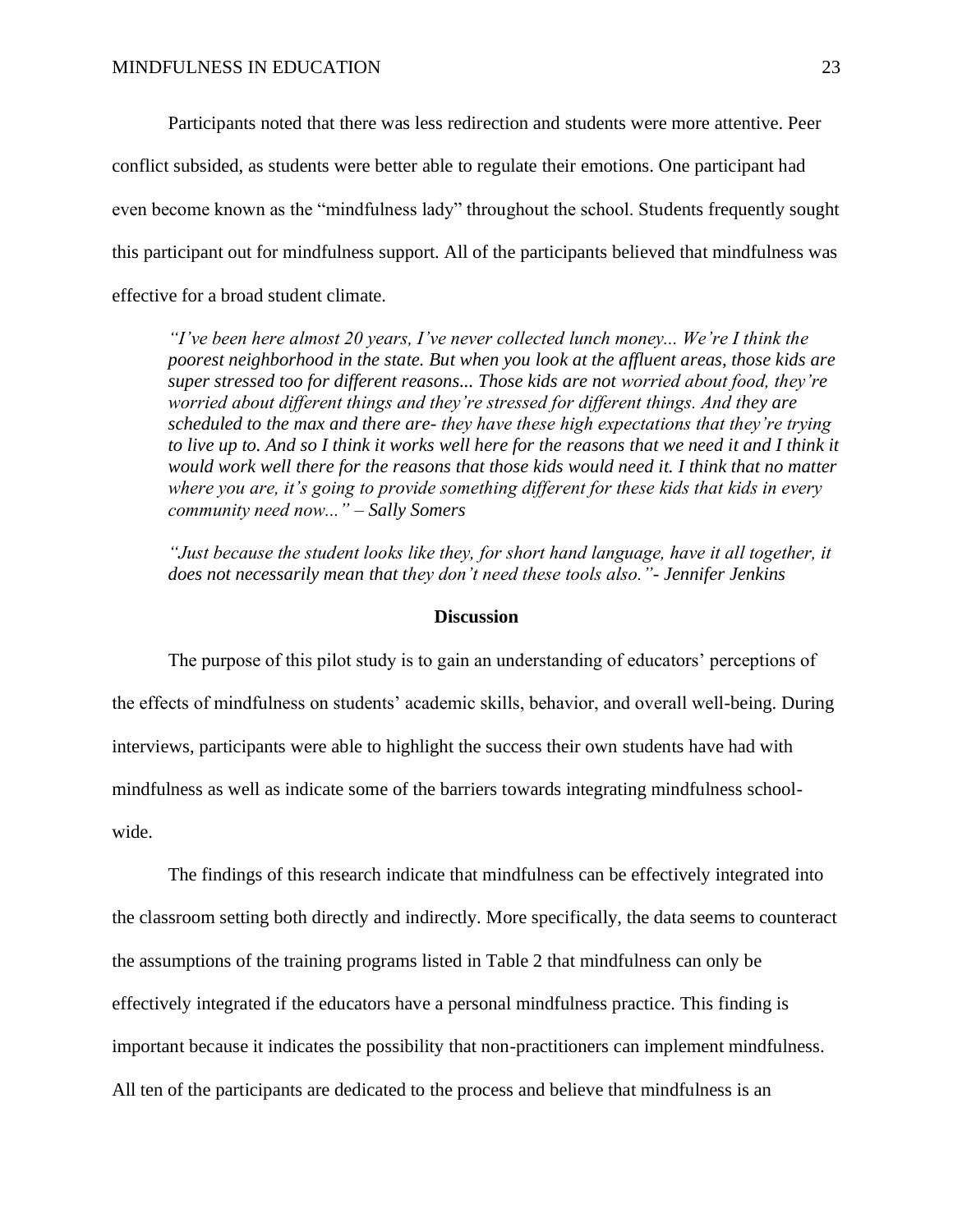#### MINDFULNESS IN EDUCATION 24

effective means to help students manage a variety of challenges. This revelation may further prompt other schools and educators to employ mindfulness within the classroom. Despite the various trainings that participants pursued or did not pursue, they all utilized similar mindfulness exercises and practices, both formally and informally. During formal lessons, participants were able to introduce new practices so that informally the practices could be utilized. Breathing exercises and visualizations were the most common, while movement was least common.

Participants revealed two specific challenges for integrating mindfulness into classroom structure. Student resistance was common in the middle and high school students. Behaviorally, these students would turn or hide their face and avoid participating in group discussions. Verbally, students would make jokes and blatantly say, "This is lame," "This is just a load of crap," or "This is stupid." Research participants noted that behavioral and verbal resistance, at times, became infectious with other students. However, they reported that over time students became acclimated to the lessons and the students, who initially were apprehensive about participating, quickly realized that they were actually the minority. Another reported barrier was some students were unable to or unwilling to close their eyes or had difficulty tolerating quiet. Participants who faced this challenge often gave students; especially the students who they knew had difficulty, a private conversation, prior to the lesson, with the student to ease any anxiety. The findings of this research appear to indicate that mindfulness can be an effective means to combat the various challenges that students face on a daily basis.

# **Recommendations**

Based on this research study, it appears that mindfulness in the classroom can be integrated in a variety of ways. Mindfulness integration can include a simple three-minute exercise or an hour-long formal lesson. According to the data collected in this study, participants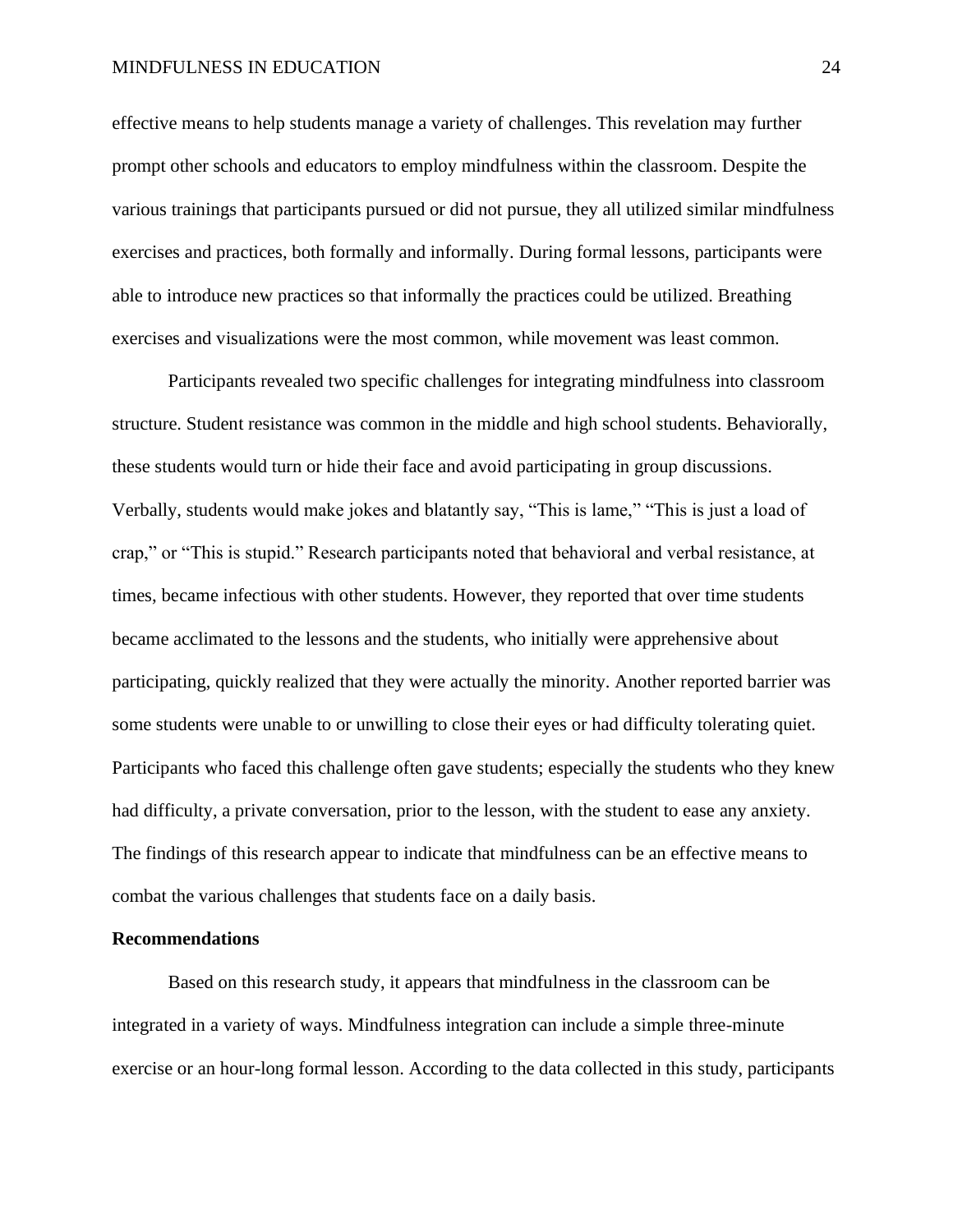usually start off with a bell followed by a breathing exercise. Given the flexibility in teaching methods and styles of mindfulness, educators have the ability to integrate mindfulness in an adaptable way into their classrooms, whether that is through formal lesson plans or integrated according to the classroom climate. The data collected in this research study recommends that mindfulness lessons include mindful listening, mindful eating, guided meditation, palm breathing, or stuffed animal belly breathing. Further research and an increase in sample size would add to these recommendations.

#### **Limitations**

Although the sample size was relatively small, the research study goal of recruiting ten participants was met. In order to expand upon this pilot research study and draw more supporting data on educators' perception of the effects of mindfulness on students' academic skills, behavior, and overall well-being, the sample size would need to be expanded. Additionally, this study was unable to answer the question of the effects of mindfulness on academic skills. Therefore, again, in order to answer this question a future study would need to focus specifically on the effects that mindfulness does or does not have on academic scores.

#### **Acknowledgements**

This research was made possible by way of funding from a Summer Research Grant via the Adrian Tinsley Program for Undergraduate Research at Bridgewater State University. I would like to thank my mentor, Dr. Denise Howley, for her guidance, patience, and support throughout this project. Dr. Howley reminded me to tune into my own mindfulness practice during stressful periods throughout the research. I would also like to acknowledge Dr. Kathy Bailey who encouraged me to apply to the Adrian Tinsley Program. I will forever remember Dr. Bailey's wise words, *"to stop and smell the roses, maybe not a dozen, but at least one."*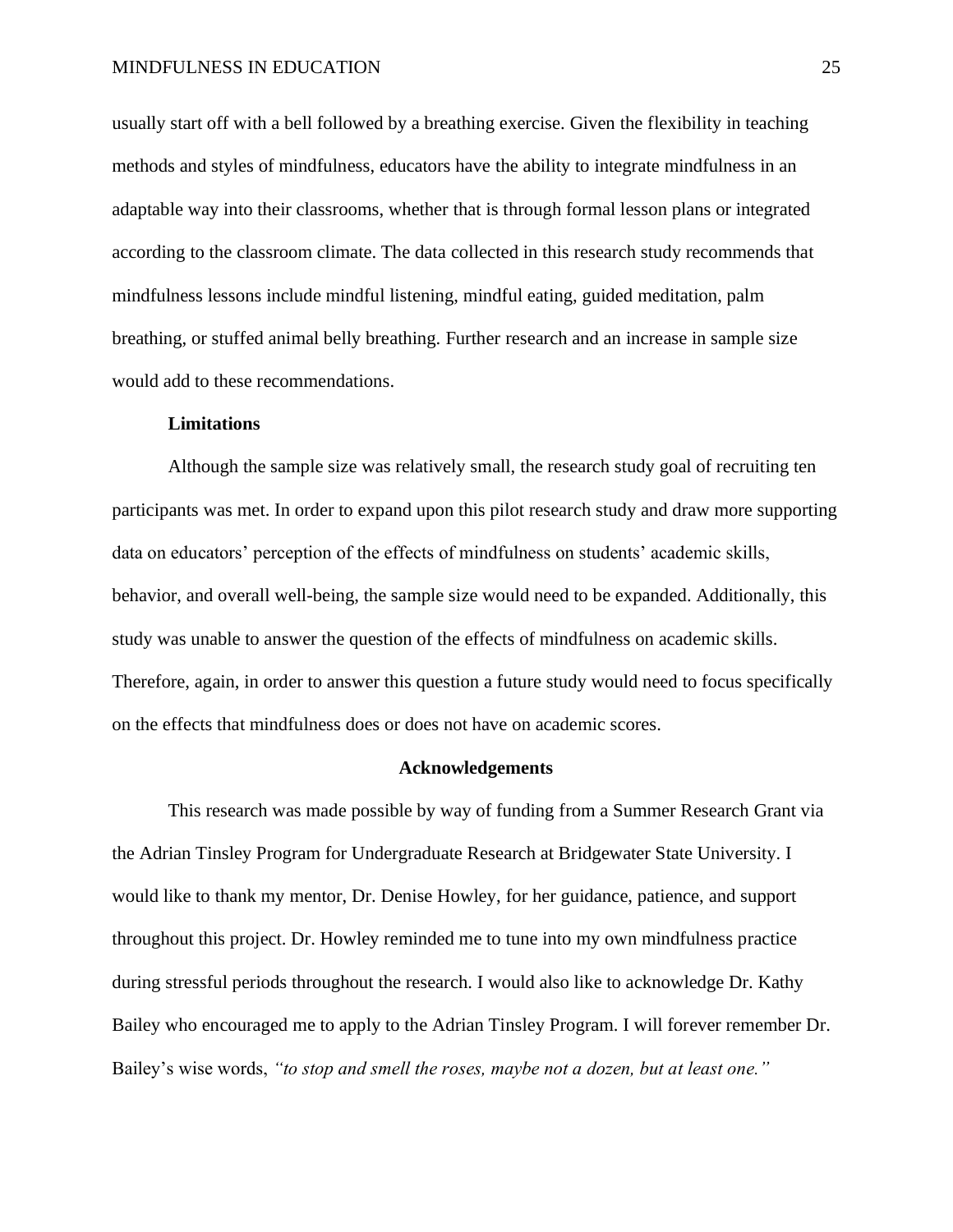#### References

Brown, K. & Ryan, R. (2003). The benefits of being present: Mindfulness and its role in psychological well-being. *Journal of Personality and Social Psychology, 83*(4), 822-848. doi: 10.1037/0022-3514.84.4.822

CASEL. (2017). Social and emotional (SEL) competencies. *Collaborative for Academic, Social, and Emotional Learning.* Retrieved from http://www.casel.org/wpcontent/uploads/2017/01/Competencies.pdf.

- Cook-Cottone, C. (2017). *Mindfulness and yoga in schools: A guide for teachers and practitioners.* New York, NY: Springer.
- Eklund, K., O'Malley, M., & Meyer, L. (2017). Gauging mindfulness in children and youth: School-based applications. *Psychology in the Schools, 54*(1), 101-114. doi: 10.1002/pits.21983
- Engel, R., & Schutt, R. (2014). *Fundamentals of social work research (2nd ed.).* Thousand Oaks, CA: Sage Publications, Inc.
- Hart, R., Ivtzan, I., & Hart, D. (2013). Mind the gap in mindfulness research: A comparative account of the leading schools of thought. *Review of General Psychology, 17*(4), 453- 466. doi: 10.1037/a0035212

Jones, D. (2011). Mindfulness in schools. *The Psychologist*, *24*(10), 736-739.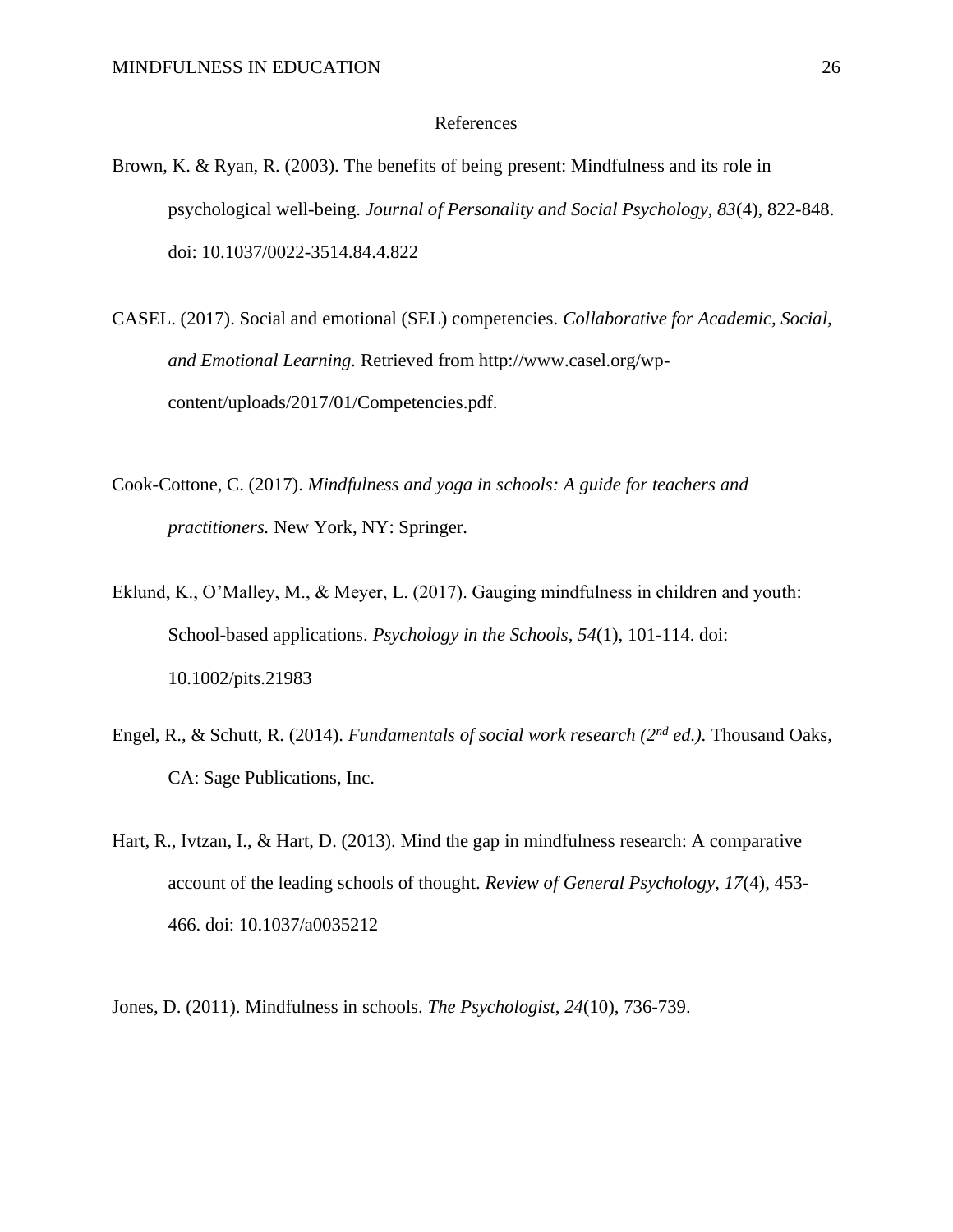- Klingbeil, D., Renshaw, T., Willenbring, J., Copek, R., Chan, K., Haddock, A., Yassine, J., & Clifton, J. (2017). Mindfulness-based interventions with youth: A comprehensive metaanalysis of group-design studies. *Journal of Psychology, 63,* 77-103. doi: 10.1016/j.jsp.2017.03.006
- Lantieri, L. & Zakrzewski, V. (2015). How SEL and mindfulness can work together. *Greater Good Greater Good Science Center at UC Berkeley.* Retrieved from https://greatergood.berkeley.edu/article/item/how\_social\_emotional\_learning\_and\_mindf ulness can work together#
- Lawlor, M. (2016). Mindfulness and social emotional learning (SEL): A conceptual framework. In Schonert-Reichl, K. & Roeser, R. (Eds.), *Handbook of Mindfulness in Education: Integrating Theory and Research into Practice* (65-80). New York, NY: Springer.
- Maynard, B. Michael, S., Miller, V., & Brendel, K. (2017). Mindfulness-based interventions for improving cognition, academic achievement, behavior, and socioemotional functioning of primary and secondary school students. *Campbell Systematic Reviews,* 1-44. doi: 10.4073/csr2017.5
- Maxwell, J. (2013). *Qualitative Research Design: An Interactive Approach.* Thousand Oaks, CA: Sage Publications, Inc.
- Meiklejohn, J., Phillips, C., Freedman, M., Griffin, M., Biegel, G., Roach, A., Frank, J., Burke, C., Pinger, L., Soloway, G., Isberg, R., Sibinga, E., Grossman, L., & Saltzman, A. (2012). Integrating mindfulness training into K-12 education: Fostering the resilience of teachers and students. *Springer, 3*(4), 1- 17. doi: 10.1007/s12671-012-0094-5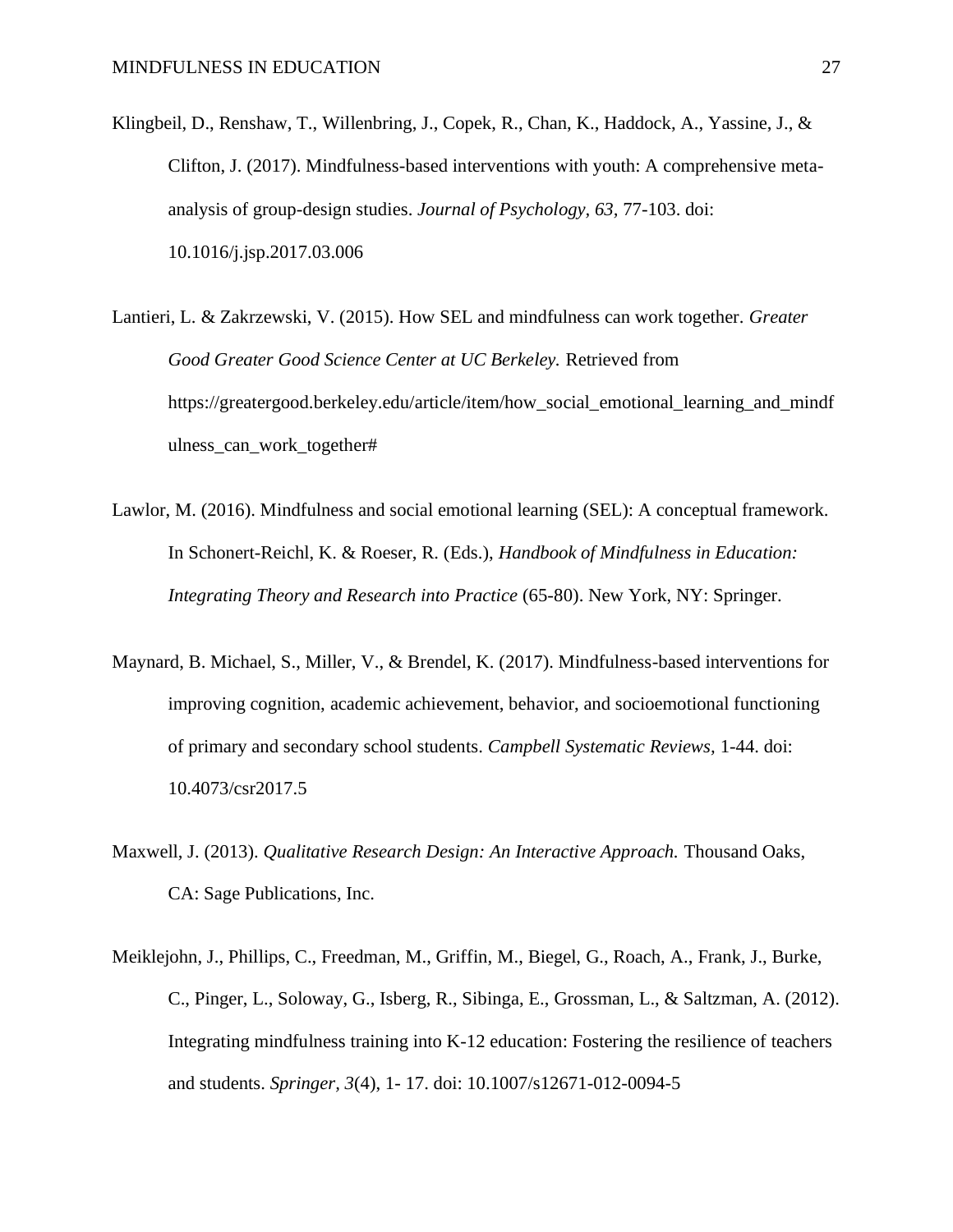- Merikangas, K., He, J., Burstein, M., Swanson, S., Avenevoli, S., Cui, L., Swendsen, J. (2010). Lifetime prevalence of mental disorders in US adolescents: Results from the national comorbidity study-adolescent supplement (NCS-A). *Journal of the American Academy of Child and Adolescent Psychiatry*, *49*(10), 980–989. doi.org/10.1016/j.jaac.2010.05.017
- Rechtschaffen, D. (2014). *The way of mindful education: Cultivating well-being in teachers and students.* New York, NY: W.W. Norton & Company.
- Renshaw, T. & Cook, C. (2017). Introduction to the special issue: Mindfulness in the schoolshistorical roots, current status, and future directions. *Psychology in the Schools, 54*(1), 5- 12. doi: 10.1002/pits.21978
- Schonert-Reichl, K., Oberle, E., Lawlor, M., Abbott, D., Thomson, K., Oberlander, T., & Diamond, A. (2015). Enhancing cognitive and social-emotional development through a simple-to-administer mindfulness-based school program for elementary school children: A randomized controlled trial. *American Psychological Association, 51*(1), 52-66. doi: 10.1037/a0038454
- Stagman, S. & Cooper, J. (2010). Children's mental health: What every policymaker should know. *National Center for Children in Poverty.* Retrieved from http://www.nccp.org/publications/pdf/text\_929.pdf
- Zenner, Herrnleben-Kurz, & Walach. (2014). Mindfulness-based interventions in schools- a systematic review and meta-analysis. *Frontiers in Psychology, 5,* 603, 1-20. doi: 10.3389/fpsyg.2014.00603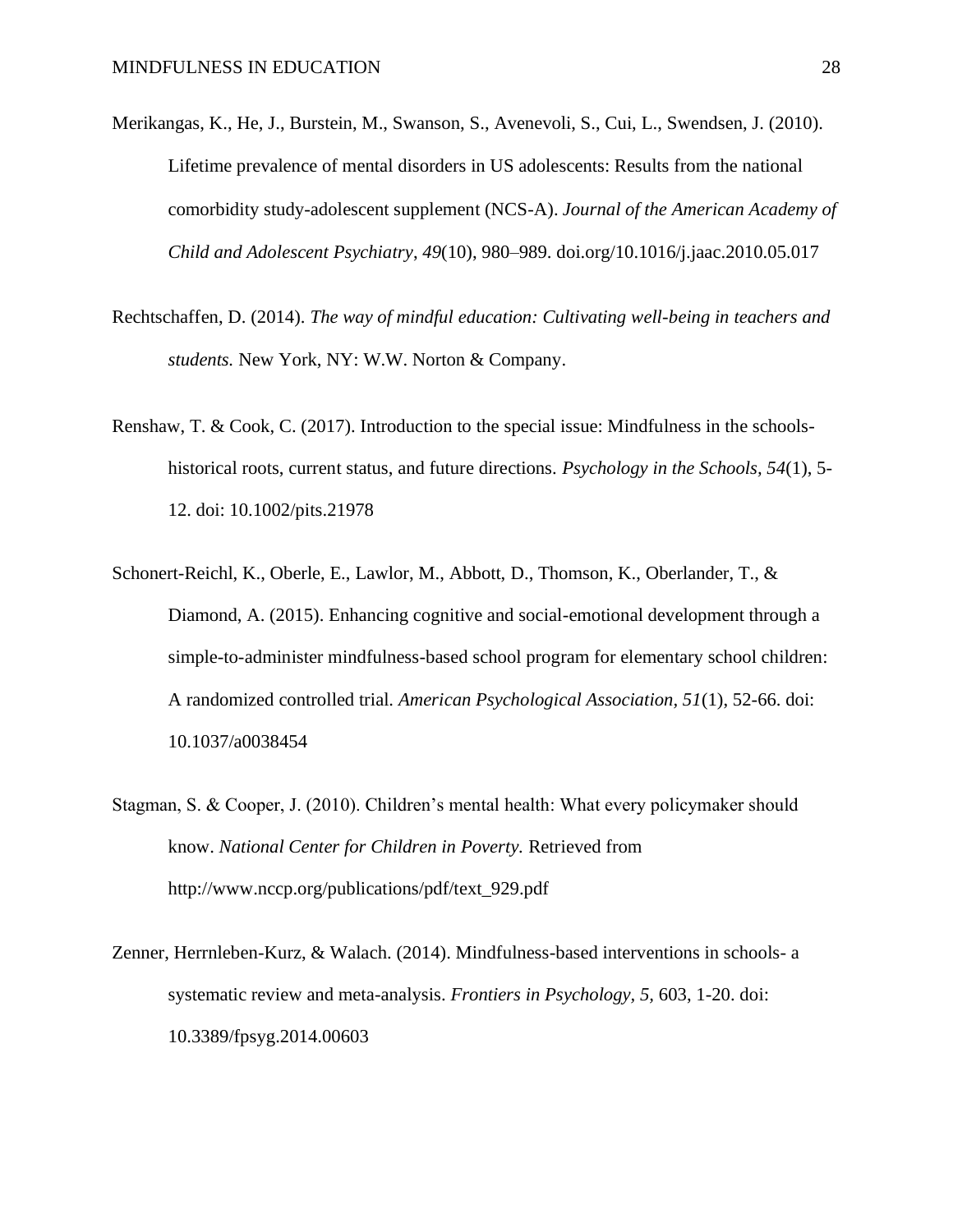# **Appendices**

# **Appendix A**

#### Semi-Structured Interview Questions

- 1. Teacher's Introduction to Mindfulness Practices
	- a. When did you implement mindfulness in your classroom? What was the driving force behind the implementation?
	- b. What was your initial reaction to the implementation of mindfulness practices in your classroom?
- 2. Mindfulness Training
	- a. How much and what kind of mindfulness training did you receive from the your school district, outside practitioners, organizations, etc.?
	- b. Do you feel that there was a specific source of training and/or education that best prepared you for integrating mindfulness into your classroom? If yes, what did the training and/or education provide that was so useful?
- 3. Classroom Integration
	- a. When do you typically practice mindfulness exercises with your students? How often do the mindfulness exercises occur during a typical school day/week?
	- b. Going off of the previous question, do you solely practice mindfulness during allocated time periods or are you able to integrate mindfulness exercises when you notice the classroom climate starting to change?
	- c. What is the typical length of a mindfulness session?
	- d. Walk me through what you do in a typical mindfulness session in your classroom.
- 4. Challenges with Integrating Mindfulness in the Classroom
	- a. What challenges have you encountered with students when you do the mindfulness exercises? Tell me about some of these challenges. How do you respond to these challenges?
	- b. Do you feel that mindfulness is suitable for a variety of students (i.e. students on IEP's/405 Plans, those with social-emotional learning difficulties, ADHD, autistic, etc.)?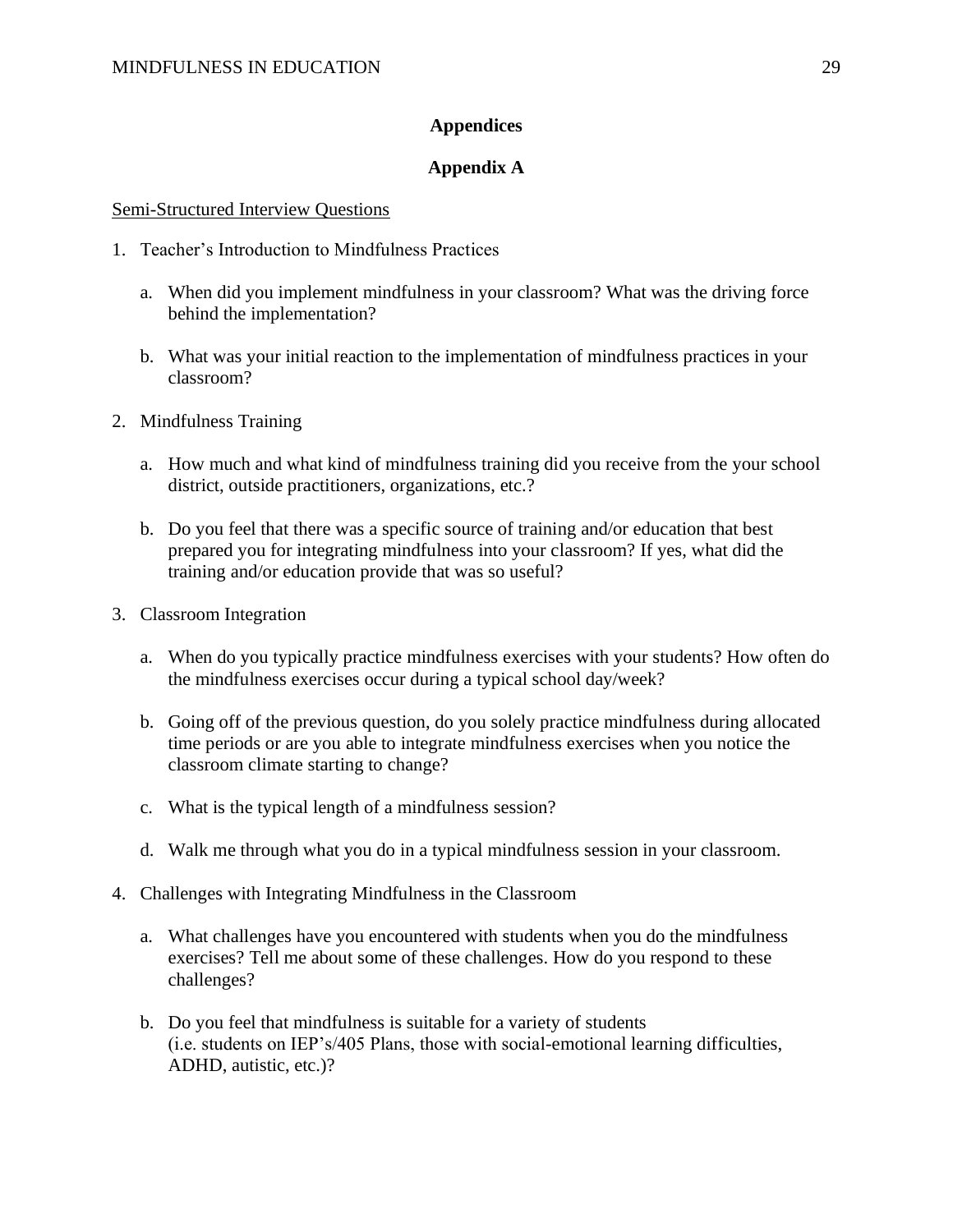# MINDFULNESS IN EDUCATION 30

- 5. Educators' Perceptions of Students' Academic Skills, Behaviors, and Well-Being
	- a. In what ways have your students benefited academically from mindfulness practices during the school day?
	- b. Have there been changes in academic scores (math tests, reading comprehension, spelling memorization, etc.)?
	- c. In terms of behaviors, have students differently handled themselves in difficult situations (i.e. test anxiety, peer conflict, school avoidance, transitions, etc.)?
	- d. Have you seen a change in students' social-emotional learning? If so, how?
- 6. Suggestions
	- a. Do you have any final comments and/or suggestions about integrating mindfulness into classrooms and the effects that it has on students?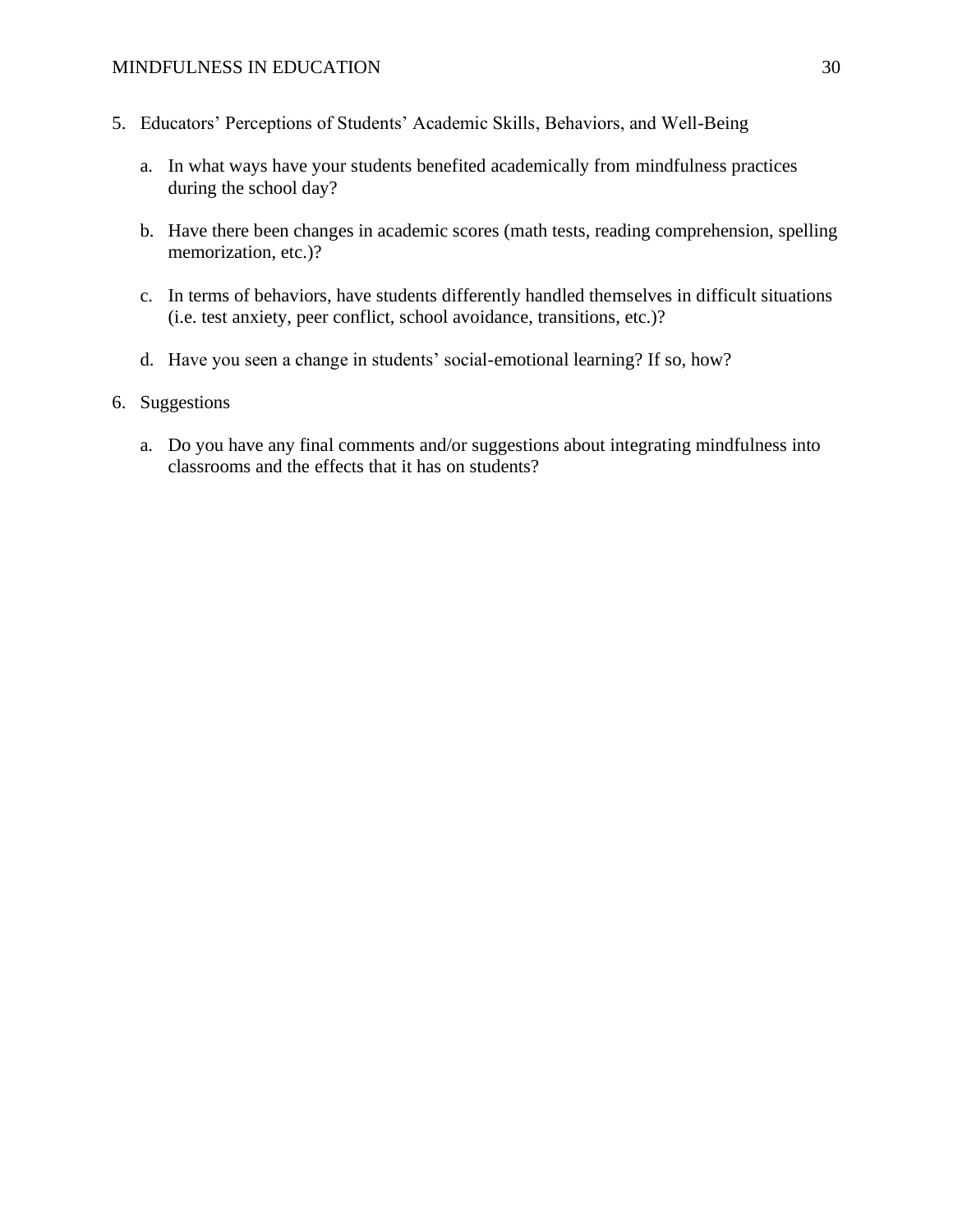# **Appendix B**

#### Consent Form

Title of Research: Implementing Mindfulness in K-12 Schools: Exploring Educators' Perceptions of Students' Academic Skills, Behavior, and Well-Being

| Researchers: | Dr. Denise Howley | Social Work | 1-508-531-2551 |
|--------------|-------------------|-------------|----------------|
|              | Sara Gottfried    | Social Work | 1-508-838-0226 |

You are being asked to participate in a project conducted through Bridgewater State University. The University requires that you give your signed agreement to participate in this project.

The investigator will explain to you in detail the purpose of this project, the procedures to be used, and the potential benefits and possible risks of participation. A basic explanation of the project is written below. Please read this explanation and discuss with the researcher any questions you may have.

If you then decide to participate in the project, please sign on the last page of this form in the presence of the person who explained the project to you. You will be given a copy of this form to keep.

# **1. Nature and purpose of the Project**

This project seeks to understand the effectiveness of a mindfulness program in the K-12 educational setting, specifically in regards to educators' perceptions of students' academic skills, behavior, and overall well-being.

# **2. Explanation of the Procedures**

You will be asked a series of questions about your implementation of mindfulness in public schools. You may skip any questions that you do not wish to answer. All of your responses will be audio recorded. You will be given an alias name, which will be used throughout the recording and research study. The interview will last approximately 45-60 minutes and takes place at your school or a location that works best. All materials will be stored in a file cabinet with a key lock. Dr. Howley and myself, Sara Gottfried, will the only ones to have access to the materials.

# **3. Discomfort and Risks**

Although there are not any intended and foreseen discomforts and risks, you have the ability to discontinue the interview at any time, in which you feel uncomfortable.

# **4. Benefits:**

The anticipated benefit is an increased awareness and understanding of how incorporating mindfulness into the public school educational setting may be beneficial for students. Study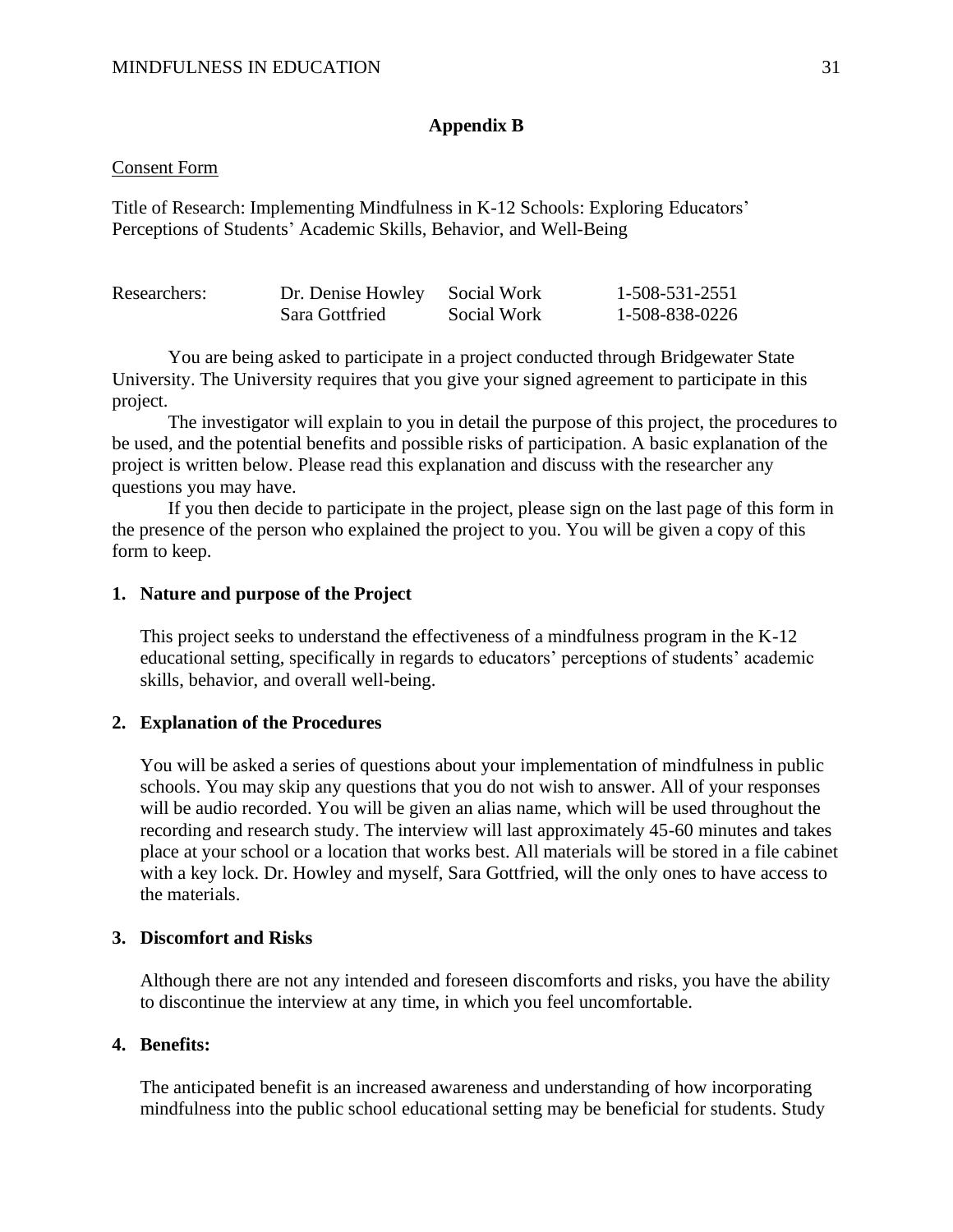findings may provide information about the effectiveness of a mindfulness program within the educational setting.

# **5. Confidentiality:**

Your information will be kept confidential. All files will be stored in a file cabinet with a key lock. You will choose an alias name, which will be used throughout the interview and research study to protect your personal identity. Dr. Howley and I will be the only ones who will have access to research materials.

## **Refusal/Withdrawal:**

Refusal to participate in this study will have no effect on any future services you may be entitled to from the University. Anyone who agrees to participate in this study is free to withdraw from the study at any time without penalty.

By signing below I am indicating that I understand that it is not possible to identify all potential risks in an experimental procedure, and I believe that reasonable safeguards have been taken to minimize both the known and potential but unknown risks.

| <b>Participant Signature</b>                                                                 | Date |
|----------------------------------------------------------------------------------------------|------|
|                                                                                              |      |
| Witness Signature                                                                            | Date |
| Any questions regarding the conduct of the project, questions pertaining to your rights as a |      |

Any questions regarding the conduct of the project, questions pertaining to your rights as a research subject, or research related to injury, should be brought to the attention of the IRB Administrator at (508) 531-1242.

Any questions about the conduct of this research project should be brought to the attention of the principal investigator:

| Dr. Denise Howley                   | $(508) 531 - 2551$ | dhowley@bridgew.edu            |
|-------------------------------------|--------------------|--------------------------------|
| Sara Gottfried<br>(Co-Investigator) | $(508) 838 - 0226$ | sgottfried@student.bridgew.edu |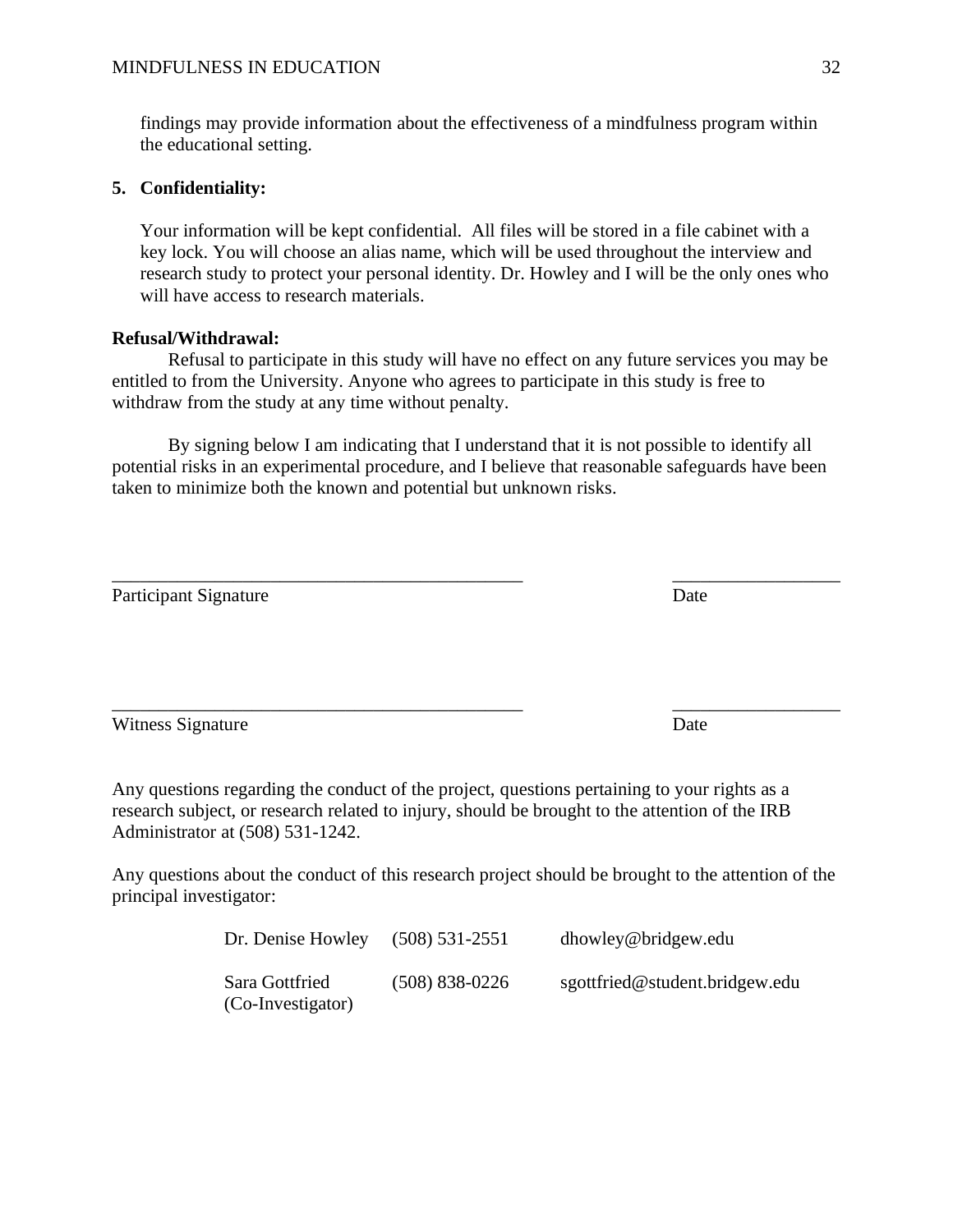# **Appendix C**

# Audio Consent Form

I hereby indicate, as specified below, my consent to use audio recording of myself during this research project. I understand that I may withdraw permission for audio material to be used in this research project at any time. PLEASE CHECK ONE BOX AND SIGN BELOW.



I agree to have my audio recording available for the research project and educational use in the classroom and laboratory settings.



I do not agree to make audio recording available for the research project and educational use in classroom and laboratory settings.

\_\_\_\_\_\_\_\_\_\_\_\_\_\_\_\_\_\_\_\_\_\_\_\_\_\_\_\_\_\_\_\_\_\_\_\_\_\_\_\_ \_\_\_\_\_\_\_\_\_\_\_\_\_\_\_\_\_\_\_\_\_\_\_

Participant's Signature Date